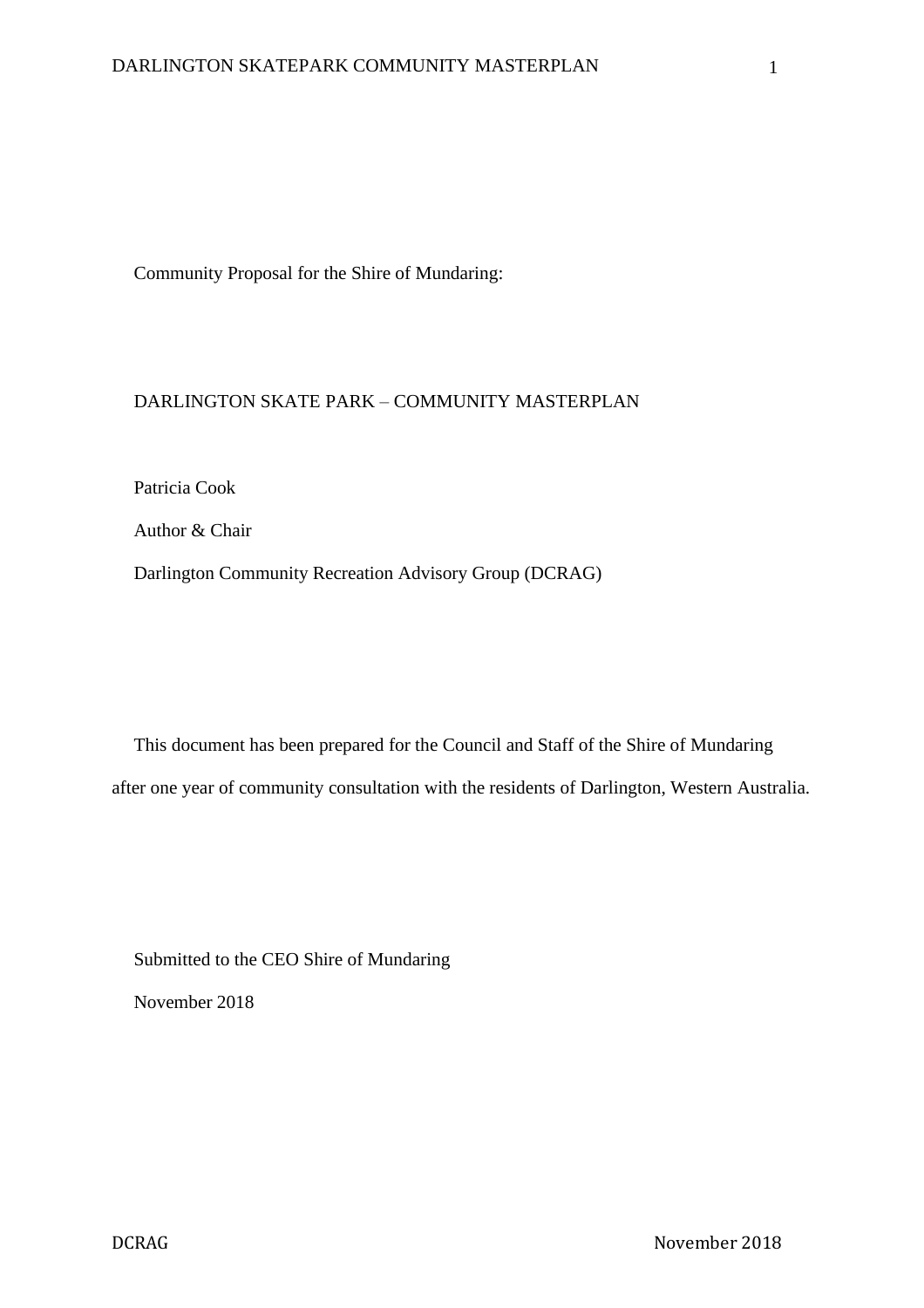#### **Executive Summary**

The Darlington Community Recreation Advisory Group DCRAG, is the official advisory group to the Shire of Mundaring (SOM). DCRAG Terms of Reference regarding the recreation facilities in the Darlington precinct includes; informing and advising, making recommendations for future planning, and acting as a link between the community and the SOM. Throughout 2018 with the TOR firmly in mind, DCRAG has embarked on creating a vision for the Darlington Skate Park (DSP) area. A vision, by the Darlington community, for the Darlington Community.

This document explains the vision for the Darlington Skate Park and describes the community consultation process and outcomes. A Community Masterplan, created by Gerard Healy – local landscape architect, is presented to the SOM for consideration and adoption. The purpose of the Masterplan is to;

- Advise the SOM of the needs and wants of the local residents,
- capture the desires and vision of local residents,
- enable external and internal funding opportunities to be sought,
- enable the SOM to incorporate the local vision into their long term planning arrangements,
- allow for staged, planned development that is in keeping with the locality including the Darlington Precinct Plan.

Finally, recommendations are made regarding the adoption and inclusion of this Masterplan into the SOM long-term financial plan.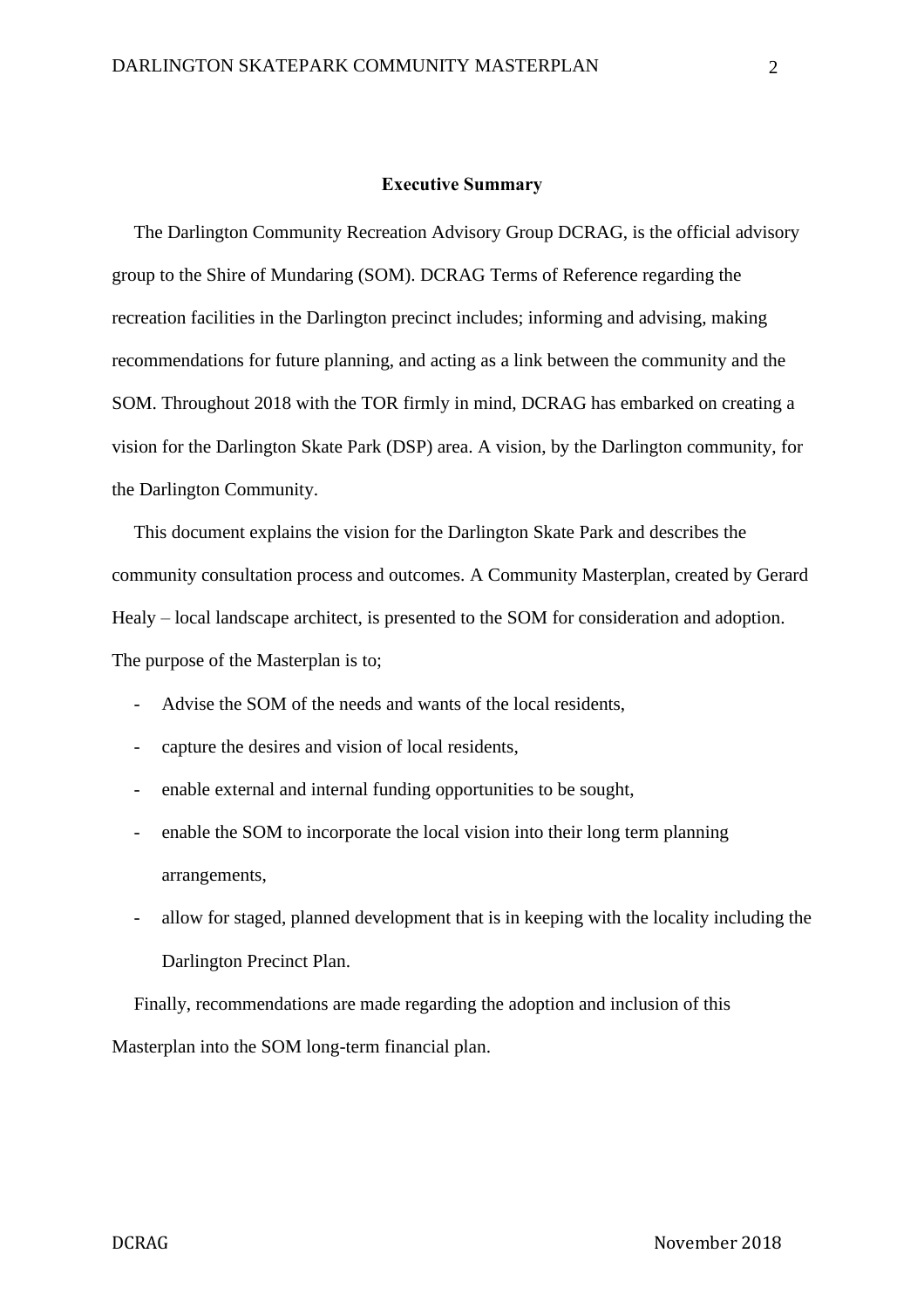# **Table of Contents**

| Introduction. |    |
|---------------|----|
|               | 21 |
|               |    |
|               |    |
|               |    |
|               |    |
|               |    |
|               |    |
|               |    |
|               |    |
|               |    |
|               |    |
|               |    |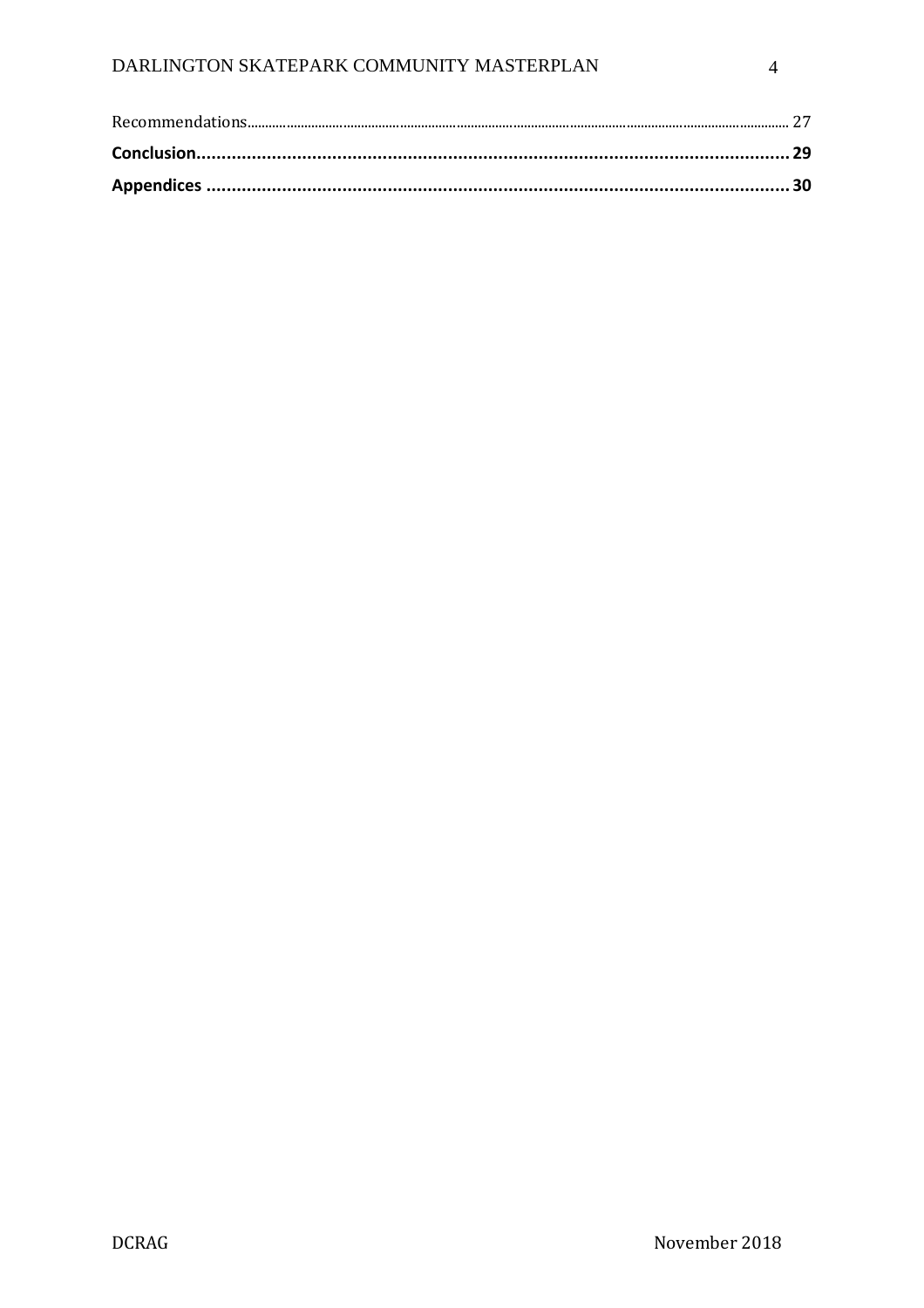# **Abbreviations**

| <b>DSP</b>   | Darlington Skate Park                                          |
|--------------|----------------------------------------------------------------|
| <b>DCRAG</b> | Darlington Community Recreation Advisory Group                 |
| <b>DLGSC</b> | Department of Local Government, Sports and Cultural Industries |
| DRAA         | Darlington Retirement Accommodation Association                |
| <b>DSRA</b>  | Darlington Sport and Recreation Association Inc.               |
| <b>DVBB</b>  | Darlington Volunteer Bushfire Brigade                          |
| <b>FODS</b>  | <b>Friends of Darlington Station</b>                           |
| <b>RRHT</b>  | Railway Road Heritage Trail                                    |
|              |                                                                |

SOM Shire of Mundaring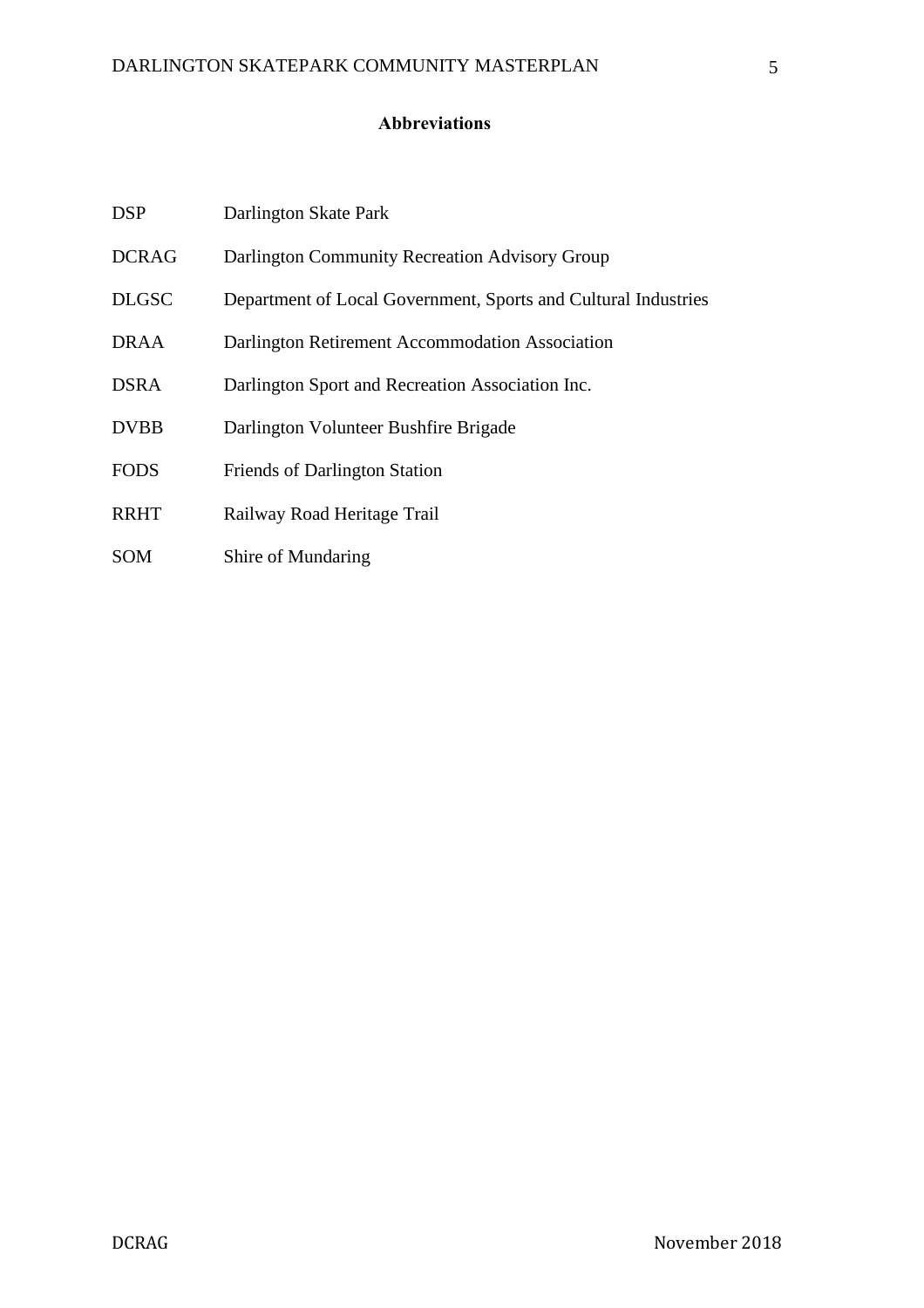### **Timeline – Key dates**

October 2013 – 2017 DCRAG Council Representative Trish Cook

September 2017 Council item 10.3 State Government Election Commitment impacts to the Corporate Business Plan.

October 2017 Council elections, resignation of Cr Trish Cook.

DCRAG Council Representative Cr James Martin.

February 2018 DCRAG AGM Chair David Earnshaw retires, Trish Cook appointed. DCRAG subcommittee formed re: Half-pipe and Masterplan.

February/March DCRAG subcommittee meetings

April 2018 Town meeting - Proposed Skate park Modifications and dirt jumps

- June 2018 Council item 10.2 State Government Election Funding for Resurfacing Darlington Dirt Jumps. Reallocation of \$25,000 to the Half pipe after lobbying by local youth.
- July 2018 DCRAG Concept plan for whole DSP area presented to community via Darlington Review
- August / September DCRAG liaises with key members and residents

October 2018 Town meeting – draft Masterplan on display (Bonfire day)

- October 2018 Liaised with Tredwell SOM consultants who have commence a whole of SOM Recreation Facilities Review
- October 2018 Letterbox drop to adjacent residents of Masterplan
- November 2018 DCRAG Masterplan presented to community via Darlington Review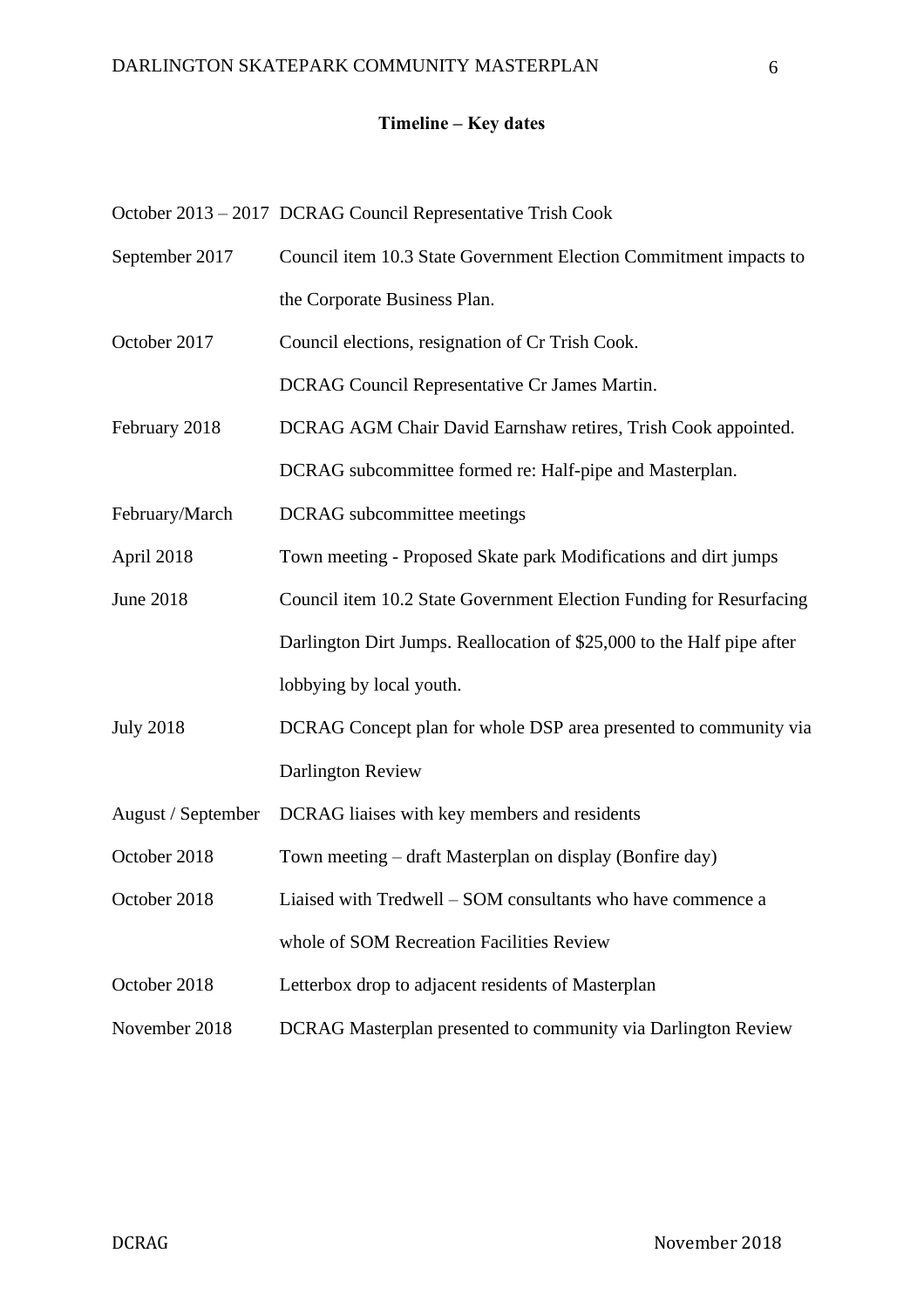#### **Background**

## **Introduction**

This section explains the role of Darlington Community Recreation Advisory Group (DCRAG) and the recent catalyst for Skate park improvement and the creation of the Community Masterplan.

## **DCRAG Members**

Darlington Community Recreation Advisory Group, formerly the Darlington Community Recreation Management Committee, is a unique, community group within the SOM. Membership consists of persons comprising various community groups, representatives from local non-group community members, one SOM Councillor, and one Shire Officer. Cr James Martin and SOM Manager for Recreation Kirk Kitchen currently retain these latter two roles respectively. All community members and group representatives act in a voluntary capacity. From time to time, DCRAG form subcommittees to further investigate or instigate specific topics. Darlington Sport and Recreation Association (DSRA) Incorporated was formed out of one such sub-committee and went on to build the Darlington Pavilion as a community project.

At the Annual General Meeting in February 2018 long-term Chairperson David Earnshaw retired after 13 years of service, including 8 years as Chair. Community member and former SOM Councillor 2013-2017, Patricia Cook was elected Chair unopposed. Colin James, also former SOM Councillor 2009 - 2013, continues in his role of secretary that he has held for roughly 38 years.

## **DCRAG Terms of Reference**

The purpose of DCRAG as per the Terms of Reference are as follows: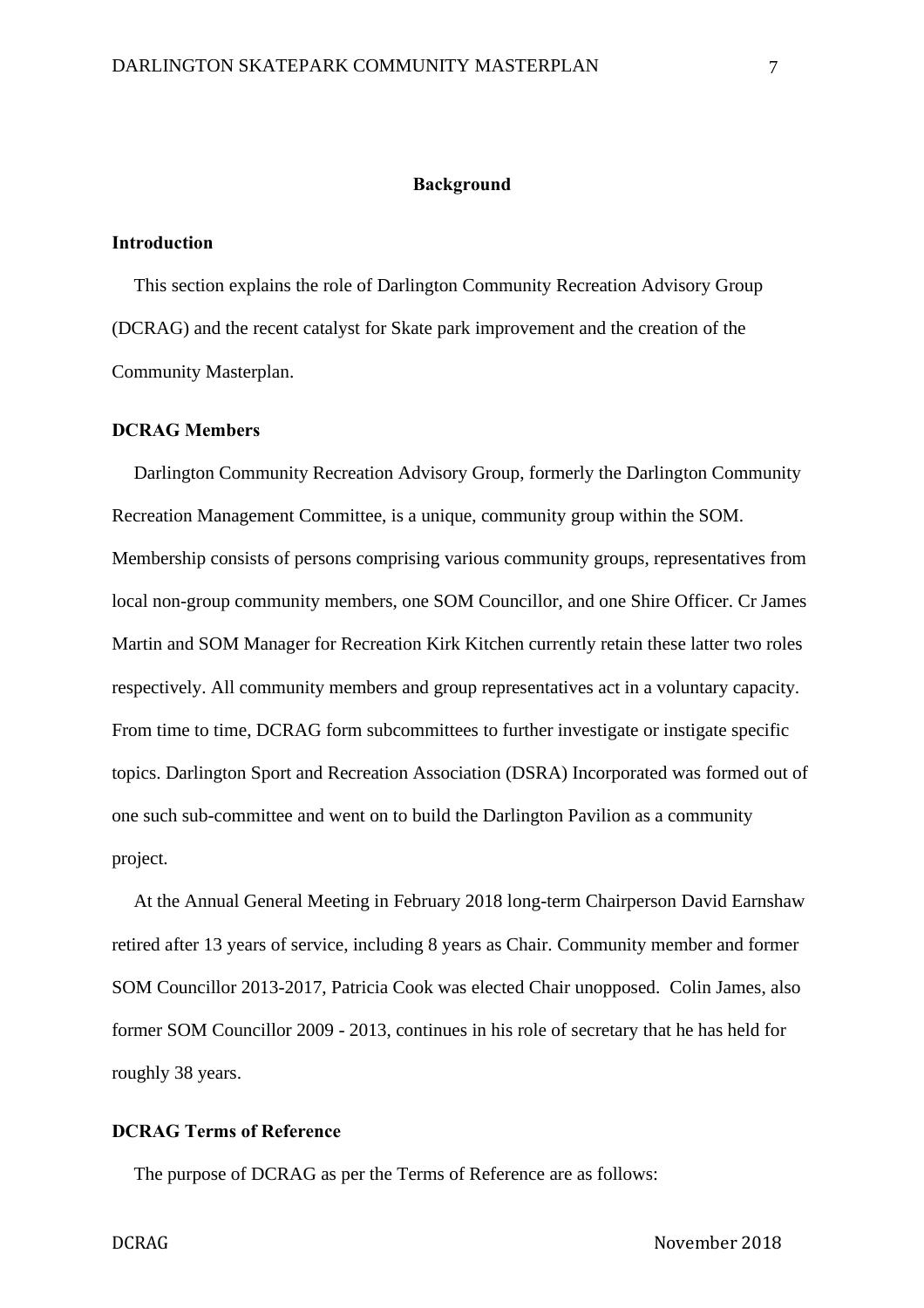- 3.1 To provide **information and advice** to the Shire on matters relating to the recreation facilities in the Darlington precinct.
- 3.2 To assess the local **communities' recreation needs and wants** and keep the Shire informed of these needs.
- 3.3 To assist the Shire by **providing recommendations on future planning** of the recreation facilities in the Darlington precinct.
- 3.4 To make **recommendations to the Shire on capital items** relating to recreational facilities within the Darlington precinct.
- 3.5 To be a **focal point and act as a link** between the Shire and the local community.

# **Catalyst for Masterplan**

Annually DCRAG make recommendations to the Shire regarding the facilities and communities' wishes and requirements. For around ten years DCRAG had repeatedly requested that the Darlington dirt jumps be repaired and possibly resurfaced to make this activity safe and functional again. These requests were the result of DCRAG's members' observation of the degrading dirt jumps being disused, and the item continued to be rolled over with previous unattended capital item requests on the capital items request list.

In 2017 the new McGowan State labour government allocated \$25,000 for resurfacing of the dirt jumps. This was based on initial SOM suggestion from recreation Manager Kirk Kitchen, who was aware of the long-standing DCRAG recommendations. The item was included, along with six other items, in the Council report 10.3 in September 2017 (pp.C45 – C48) when officers sought direction regarding items included in the State Government election commitments. The report explained that the Darlington dirt jumps was not listed in the Corporate Business Plan 2017/18, and that the item did "not require extensive consultation" as it primarily was maintenance work. The prevailing view from the administration was that the dirt jumps were not used because of the poor condition and that resurfacing would again see them be used. The officers recommended proceeding with the dirt jump refurbishment.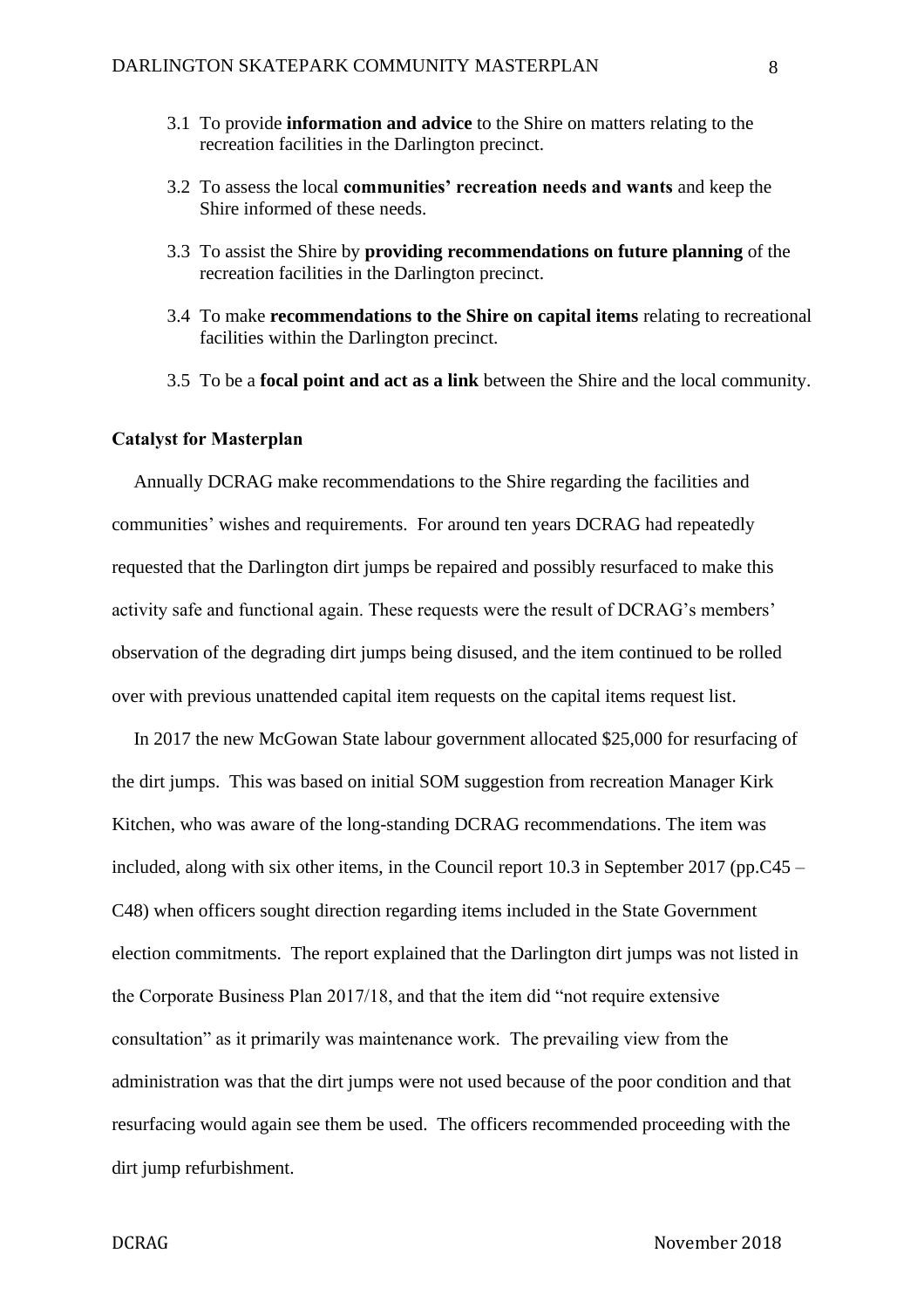However, Trish Cook had already had many discussions with skate park users and concluded that the dirt jump refurbishment was simply not what the users or wider community wanted. Trish had taken a close interest in the skate park activities and the disused dirt jumps for many years, having been a member of DCRAG as the Council representative for four years and as a daily user of the adjacent oval. Trish raised her concerns of the dirt jumps not being used, and the congestion on the skate park with SOM infrastructure team on several occasions including the September 2017 Council meeting. The Council upheld the officer's recommendations. In October 2017, Trish retired as SOM Councillor and was shortly thereafter appointed as the new DCRAG chair. Trish and a subcommittee of DCRAG soon embarked on serious community engagement including observation and discussion with skate park users. Engagement included a Town Meeting in April 2018 to discuss proposed alterative modifications to the skate park, and to confirm support or otherwise for the dirt jump refurbishment. It was clear that the dirt jumps had "had their day" both in terms of a physical asset and as a major recreational activity. Some bikers used the smaller jumps on an occasional basis, though most didn't, as the jumps were perceived as too large and too dangerous. These same bikers were happy to use the concrete skate park to perform tricks. Most serious bikers were going to The Goat Farm down the road in Greenmount, or other specialist parks catering for bikes. The engagement with Darlington youth supported the view that the concrete skate was well used though congested at peak times. Further that the addition of a half pipe instead of the dirt jumps was desired as a concrete half pipe would;

- Allow for all wheeled sports including bikers, skaters, scooters and rollerblades
- Accommodate both expert and beginner users of these sports
- Require little future maintenance by the SOM.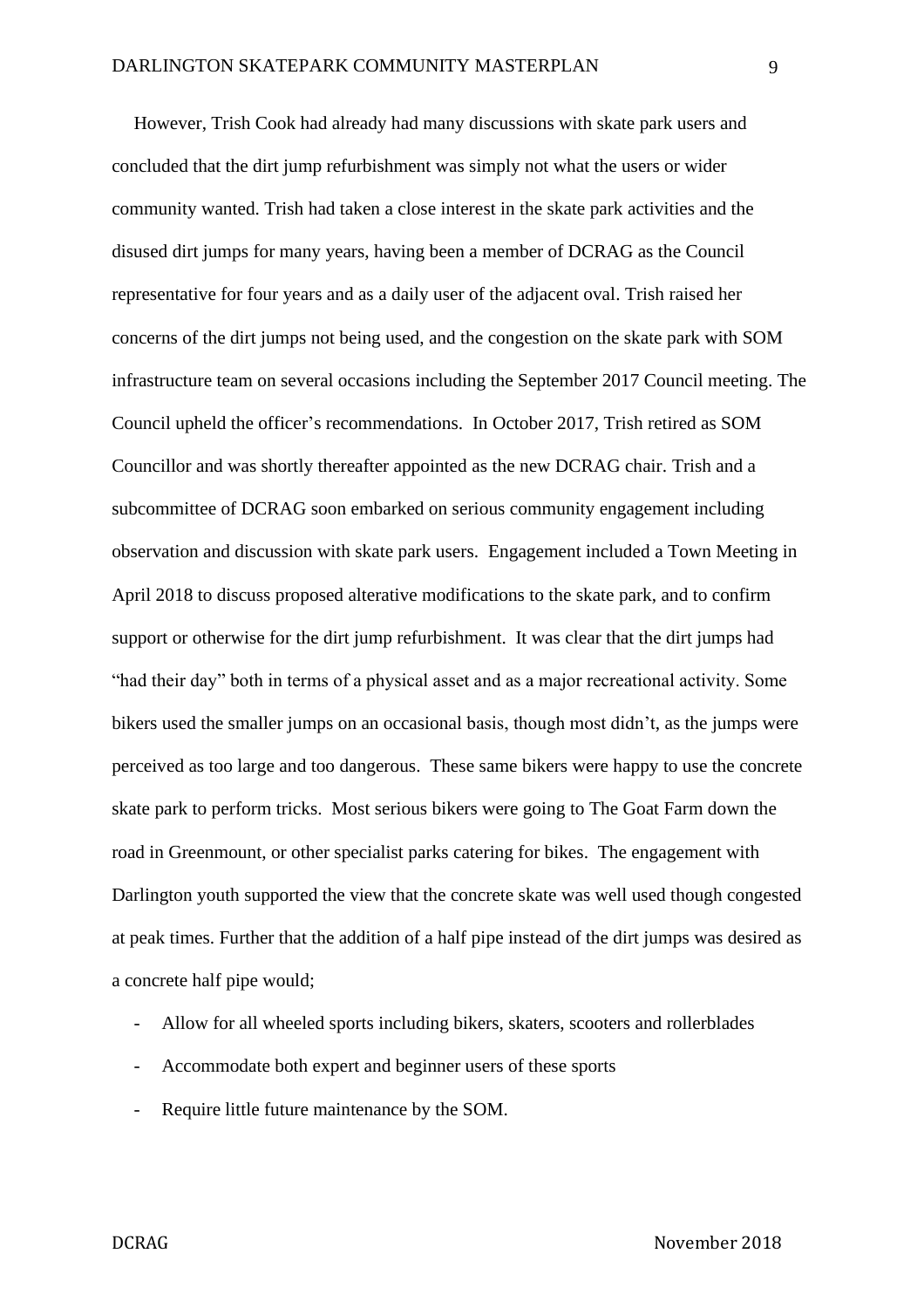In May 2018 the Council was successfully lobbied by the skate park users to redirect the State Government money toward a concrete half pipe. This had full support from State Government MP Matthew Hughes who attended the Town Meeting in April 2018 and spoke with many of the skate park users. The future of the dirt jumps was not decided as the Shire of Mundaring had previously planned to do a "whole of Shire" review of recreational services. This has recently occurred, and DCRAG have shared this draft DSP Masterplan with Tredwell, consultants to the SOM.

Throughout the community engagement process for the dirt jumps/half pipe issue, many other improvement suggestions were made and recorded. It became clear to DCRAG that the whole area required improvement and there was a need for long term vision to enable these requests to be met in a planned, coordinated way. DCRAG captured the ideas and began the process of developing a wider Masterplan for this area

#### **Darlington Skate Park Location**

Darlington Skate Park is situated at the western end of the Darlington recreation area. A new community pavilion has now landmarked the division between the oval and the skate park. The walls of both the east and west of the pavilion consist of a bank of full-length windows. The view from inside the pavilion is one of contrast. Looking east reveals the paved undercover pavilion verandah, the green oval, the tennis courts and further the young children's playground and Darlington Hall. Looking west reveals the small concrete skate facility, small and large disused dirt jumps, and some degraded remnant bushland which is infested with weeds. The Railway Road Heritage Trail (RRHT) bounds the northern end of the DSP enabling easy access for bikes and pedestrians including school children.

The DSP land is owned by State Government while management is vested in the SOM.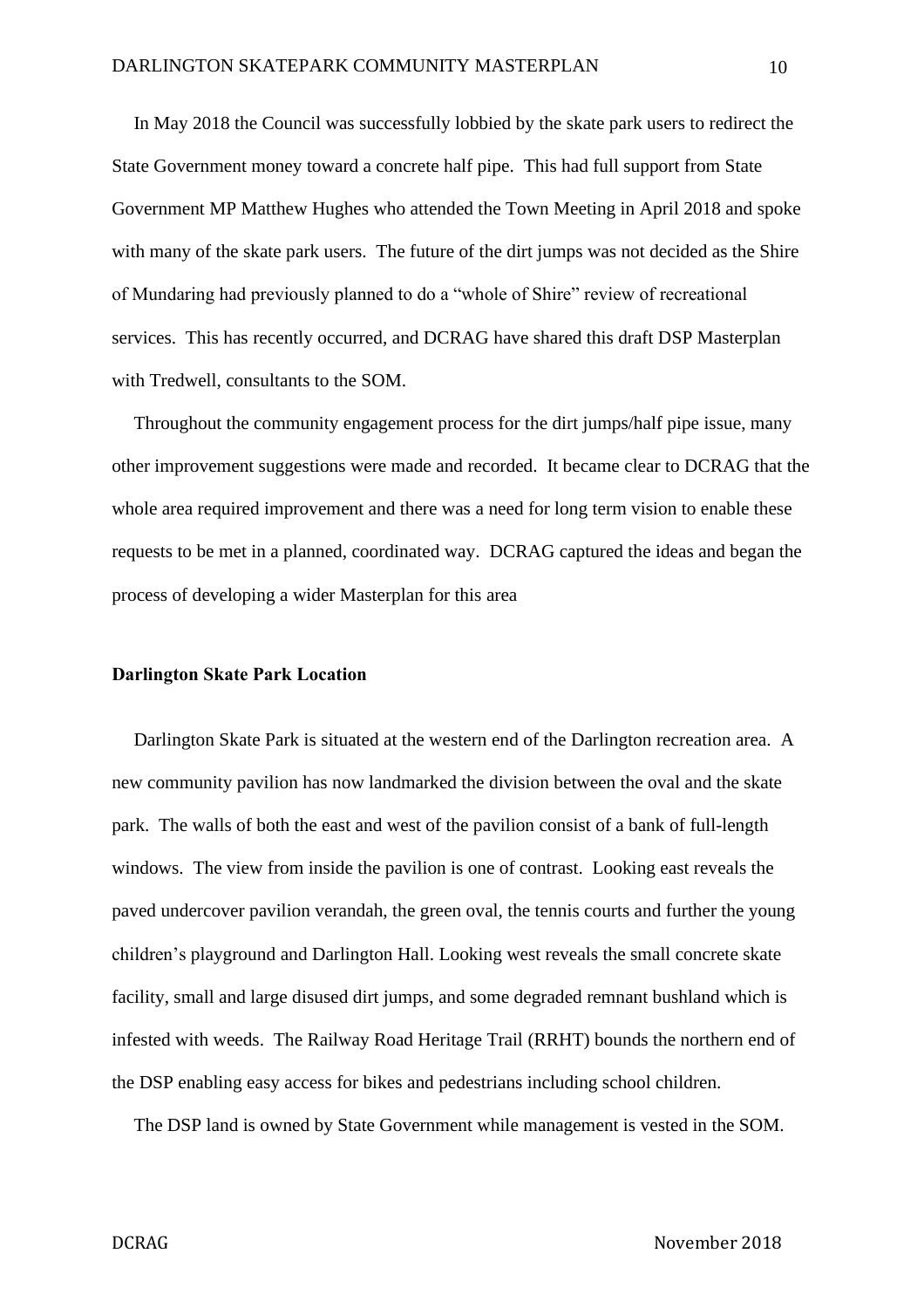#### **Historic use of the DSP**

This area has been used for a variety of activities. The area was once part of the winery, more recently a pony club, and now a skate park and dirt jumps area for about 10-15 years.

### **Current DSP facility**

According to the Shire of Mundaring website the current small skate facility was built in 2002 and "consists of flat banks, a big fun box with hips on the side and a rail down the middle, smooth 4ft quarter and a small hip" (SOM). The concrete skate facility is adjacent to the newly build Community Pavilion and thus has access to water fountain and toilets.

To the west of the concrete skate area are the disused dirt jumps ranging from small to large. The dirt jumps are disused due to lack of maintenance, general recreational move toward wheeled sports on concrete skate parks and The Goat Farm mountain bike area being so close in nearby Greenmount. To the north and further west are areas of degraded remnant bush areas. To the south is an area for overflow parking and occasional fire station activities including the annual Bonfire. Drainage in the area is not formalised. The dirt jumps are in poor condition, have extremely limited use (mostly for toy remote operated vehicles) and are no longer desired by the community. The site from an aerial view is quite a scar on the landscape and has been dubbed the "mine site". It is visually unappealing, has very little shade, and the dirt areas are littered with small glass fragments from years of broken glass. There is a small under cover seated area for observers. The sign is damaged and unreadable in some areas.

The concrete skating platform area, however, is well used by wheeled sports including skateboarders, scooters and bicycles. The afternoons and early mornings are peak activity times, as well as weekends and school holidays. It has limited use in summer as the whole area becomes very hot and unpleasant due to an absence of shade.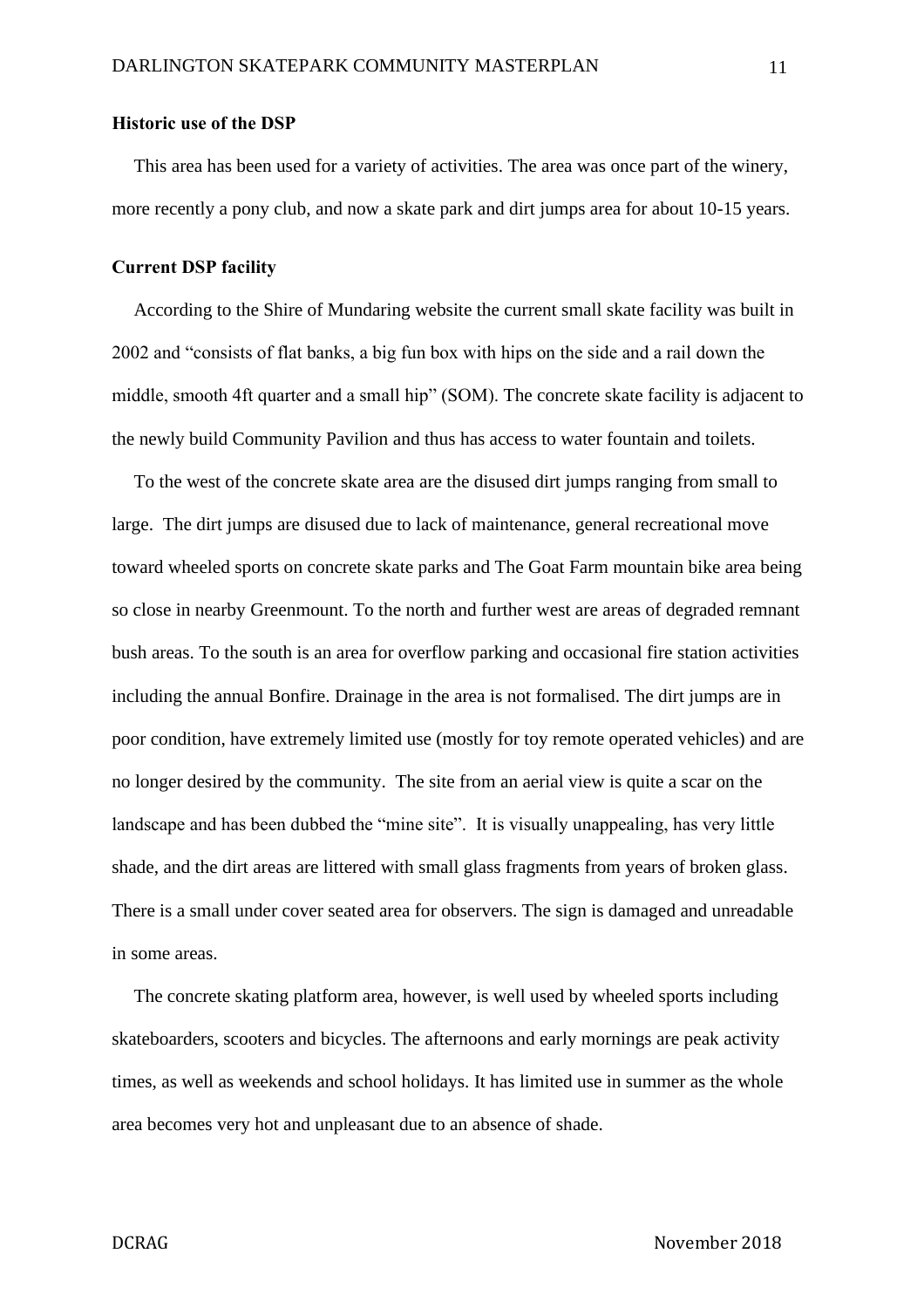Regarding utilities there is no lighting in the area and there nearest power source is at the Community Pavilion. There is a bore/tap situated in the middle of the overflow parking area which could be utilised. This water is used by the SOM for the watering of the oval. A tank next to the Fire Station is part of this system.

## **Relevant nearby facilities**

An advanced mountain bike park "The Goat Farm" is in nearby in Greenmount. This area is well maintained by the Government of Western Australia Parks and Wildlife Services. The Goat Farm is a totally designated mountain bike park, catering for all kinds of disciplines and skill levels. Toilet and easy car park facilities are available. Dirt jumps in the SOM are also located in Swan View, Chidlow and Woorooloo.

The nearest skate park facilities are in Midland (City of Swan), Mt Helena and Mundaring, however the latter two designs are similar to the Darlington skate area and offer little alternative in the way of challenges for the users.

## **Current users of the DSP**

The skate park consists of many different aged users and involves a variety of wheeled sports including mountain bikes, skateboards, scooters and rollerblades. There are a variety of age groups mostly under 25's though some older adults utilize the area also. Mostly users are tolerant and accommodating and share the facility harmoniously, though there is some congestion at peak times, both with different activities, different age groups and different skill levels.

The dirt jumps are only occasionally used by bikers. There is some dirt jump use for remotely operated toy vehicles.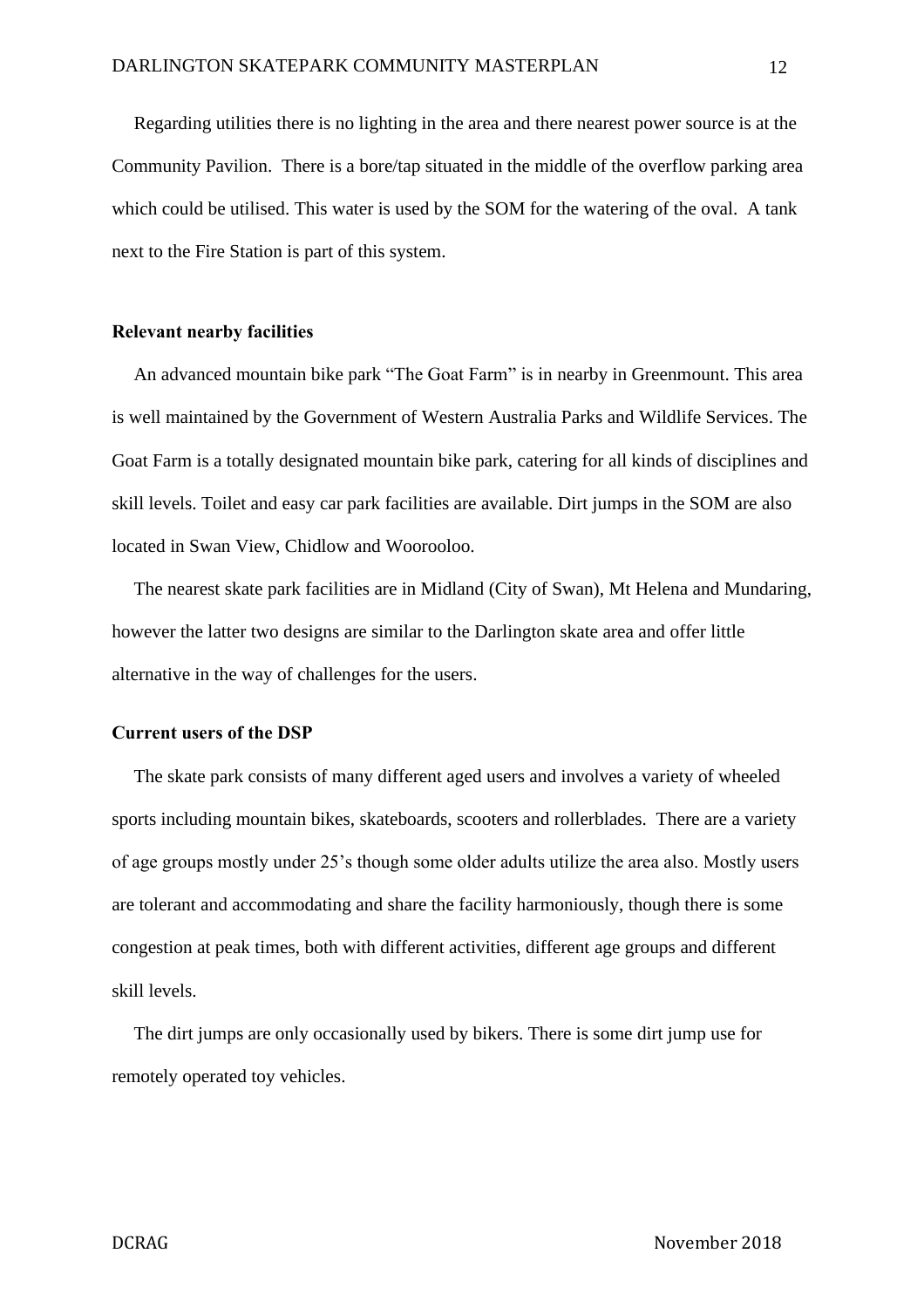### **DCRAG Community Consultation**

# **Introduction**

DCRAG and the DCRAG subcommittee have been welcoming to comments from all DCRAG members, people who use the DSP, and residents who wish to have their say on the future of the DSP area. DCRAG have actively sought out key stakeholders to gather their input. This section outlines the people, processes and tools used by DCRAG to consult with the local community.

#### **Skate Park Users**

A core group of teenagers and young adults have been actively involved on the DCRAG subcommittee, attending meetings and discussing their comments, thoughts, ideas and experiences elsewhere. The youth include former professional skateboard educator Will Kitely, along with Torres Skene, Noah Giles, Sean Ford, Cai Morris and Conner Lapwood. Tim Fitzgerald represented older skateboard users. Bikers were represented by youth Sam Windsor, and adults Tim Colgan, and Nathan Thomson. Scooters mostly seem to be young children and some young teenagers who were consulted during the skate park competitions in October 2017 & 2018. Large posters were made available to users of the DSP to add to their comments.

#### **Darlington Review**

The Darlington Review magazine, edited by Trea Wiltshire, is a free local, colour magazine delivered to every Darlington household on a monthly basis (excluding January). DCRAG contribute information monthly. This subscription is funded annually by the SOM.

The Darlington Review has been utilized every month of 2018 to provide an update to the community of DSP Masterplan on-goings. All councillors receive a copy of the magazine as a courtesy.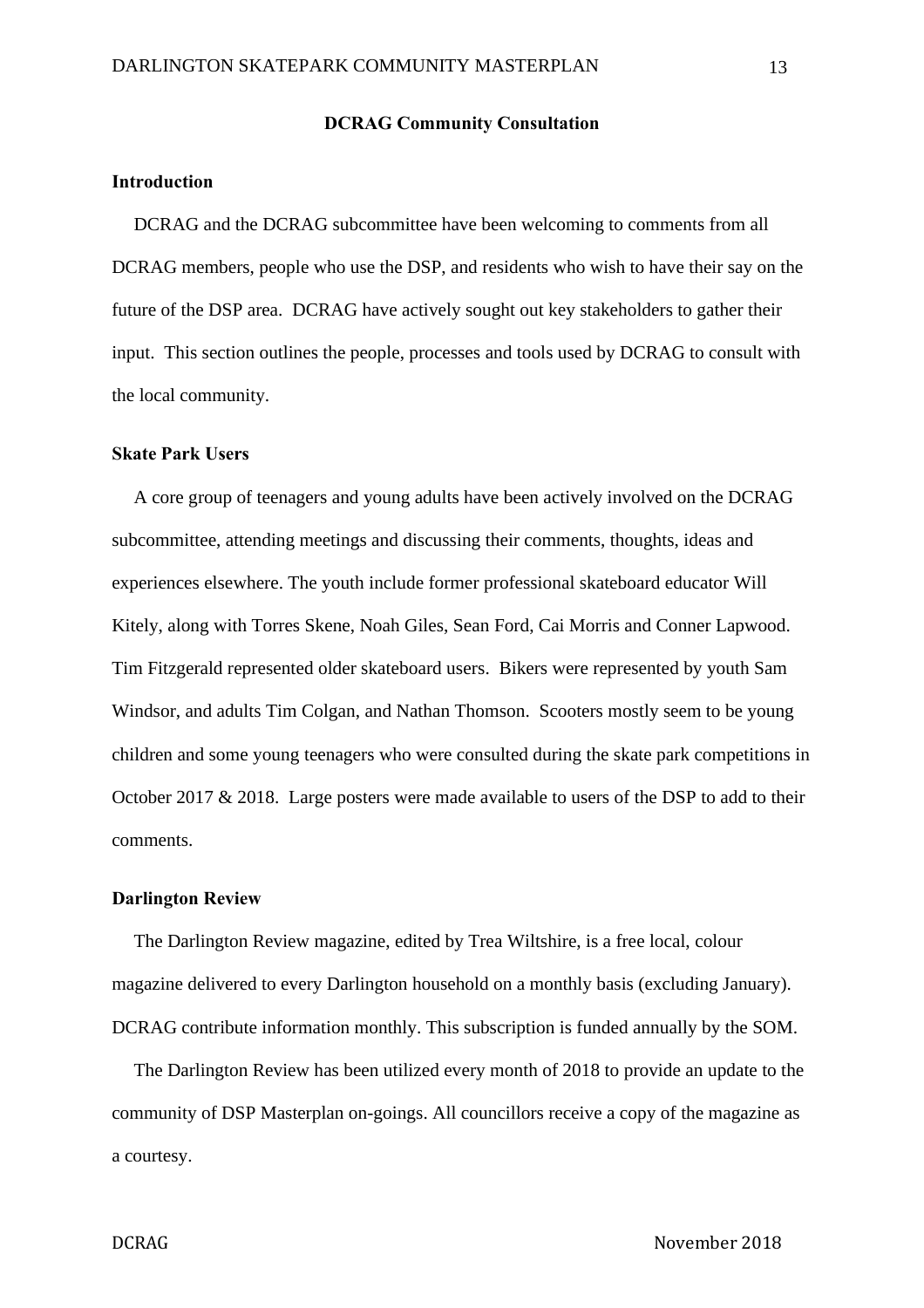### **Social Media - Facebook**

Four main closed Facebook groups have been created/utilized.

The Darlington Hub group consists of over 1000 members and is a way of general communication. This group was set up by external locals some time ago.

Darlington Skate Park, Perth WA, Subcommittee of DCRAG group consists of 25 members and is used to communicate specific information regarding the Masterplan. This group was set up by Trish Cook DCRAG.

Friends of Darlington Skate Park group consists of 80 members and is for users. Posts include advertising skate park activities and communication of information regarding the half pipe development and the proposed Masterplan. This FDSP was set up by the local youth.

Darlington Community Garden group consists of 168 members.

### **Town Meetings**

Two town meetings were held for community consultation regarding the DSP. The first one in April 2018 engaged many members of the community regarding the half pipe /dirt jumps issue, and collected many suggestions regarding the Masterplan. A summary was shared on Friends of Darlington Skate Park below;

FB POST TO GROUPS BY TRISH COOK APRIL 2018

Hello everyone,

Just to let you know the outcome of the Town Meeting yesterday. About 30 locals came to the Pavilion, at least half of which were youth, to view the DCRAG Subcommittee proposal for a 3 1/2" half pipe which will benefit all users of the area including bikes.

There is strong support to use the \$25K allocation from State Government for a skatepark half pipe, as shown by green voting dots. This supports the online FB poll on Darlington Hub Page. This design will enable future add-ons to the skatepark area also. There was no support for the dirt jumps as shown by the absence of red voting dots. There was a lot of support for a bike/board path around the whole youth area with some skills areas and beginners riding area. Bikers were happy to support the skatepark with this money now, as they often use the skatepark and 1/2 pipes on their bikes or boards. We will pursue a Master Plan of the area and continue to seek ideas for the Skatepark area.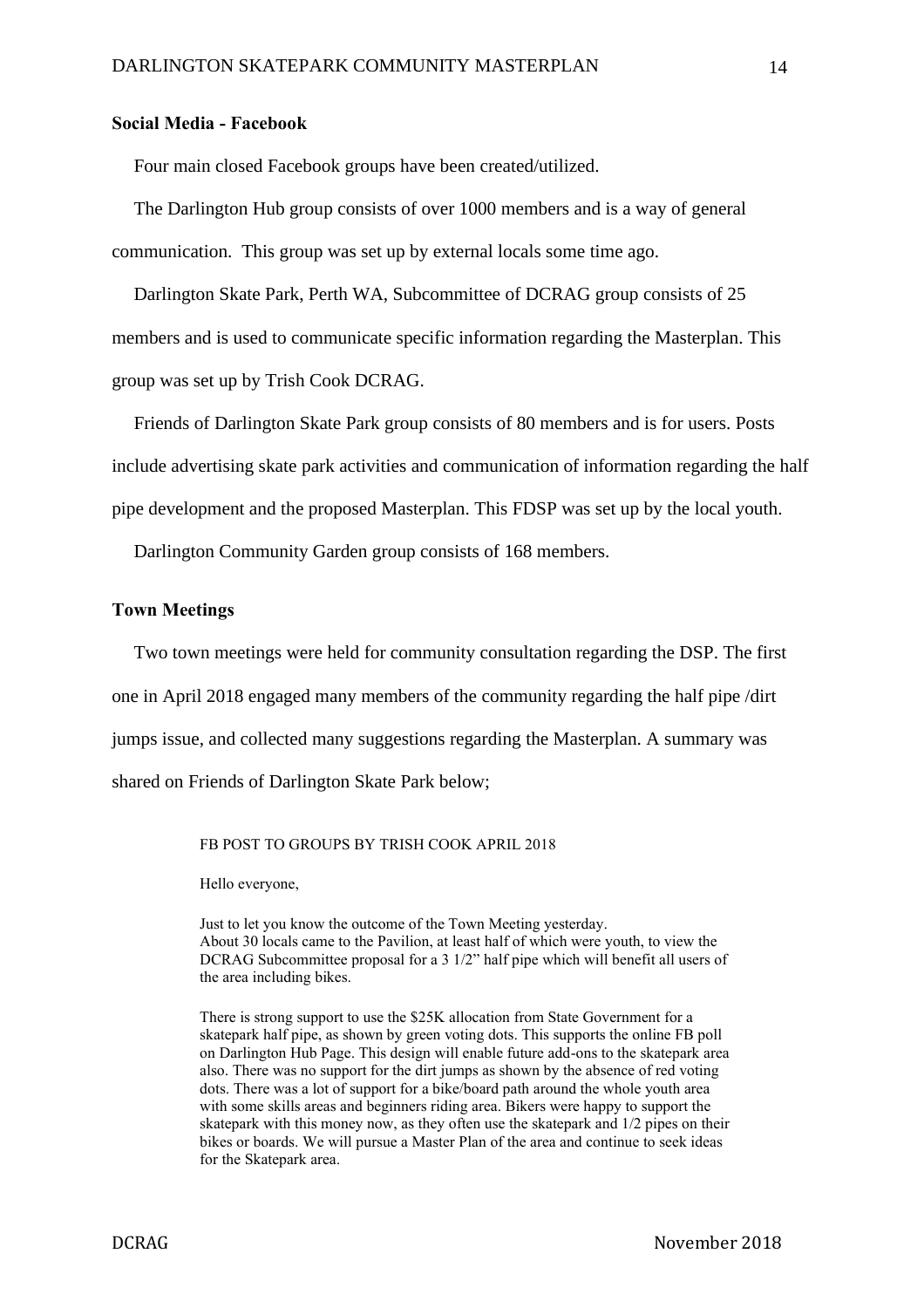The reallocation of this money from the dirt jumps to the skatepark, after community consultation by DCRAG Subcommittee, will be presented to Council on the 8th May. The next DCRAG meeting is on the 7th May. All welcome. If Council support this reallocation of funds, then discussions on the "how" to implement will be discussed with Shire officers.

Thank you all for your interest and support. Thank you to Matthew Hughes and Cr Doug Jeans for attending also.

Kind regards, Trish Cook Chair Darlington Community Recreation Advisory Group

The second town meeting was held on the same day as the Darlington Bonfire 2018 and the Skate/scooter competition was held. Displays of the Masterplan were presented, and further comments sought from the community by way of large blank posters and conversations. Residents were able to see the Masterplan enlarged, having already seen it in the Darlington Review.

## **Consultation one-on-one with key members Darlington Community**

Throughout the year Trish Cook has actively sought out key members of the community for discussion concerning the DSP Masterplan. The comments are collated in the Summary of Comments Table below. This includes the Darlington History Group, nearby residents, environmental people and groups, fire station captain, Darlington Resident and Ratepayers Association (DRRA), Darlington Sports and Recreation Association (DSRA), etc.

## **Letter drop to adjacent residents**

All DSP adjacent residents received a letter from Trish Cook Chair DCRAG regarding the DSP Masterplan. Some 50 letters and a coloured map of the proposed Masterplan were hand delivered to the letterboxes of those nearby properties along Darlington Road, Coulston Road, Pine Terrace, and Owen Road. The letter invited residents to view the Masterplan on display the following week, and asked for questions or leave comments. Distribution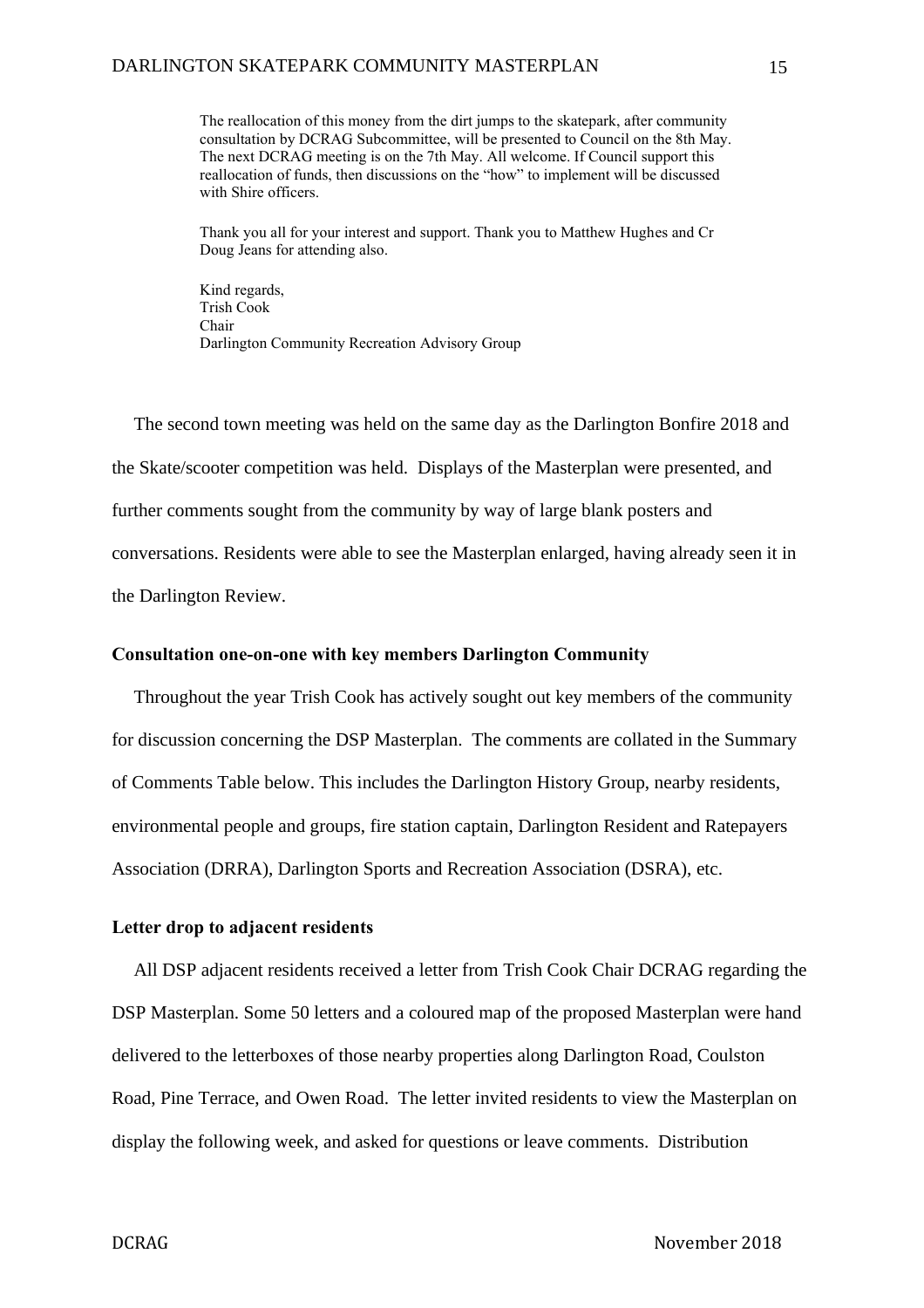occurred ahead of the public notification in the Darlington Review so as to inform those most

affected first. See Appendix 5.

| Group/                              | Considerations: | Summary & Comments:                                                                                                                                                                                                                                                                                                                                                                                                                                                                                                                                                                                                                                                                                                                                                                                                                                                                                   |
|-------------------------------------|-----------------|-------------------------------------------------------------------------------------------------------------------------------------------------------------------------------------------------------------------------------------------------------------------------------------------------------------------------------------------------------------------------------------------------------------------------------------------------------------------------------------------------------------------------------------------------------------------------------------------------------------------------------------------------------------------------------------------------------------------------------------------------------------------------------------------------------------------------------------------------------------------------------------------------------|
|                                     |                 |                                                                                                                                                                                                                                                                                                                                                                                                                                                                                                                                                                                                                                                                                                                                                                                                                                                                                                       |
| Individual:<br><b>Skateboarders</b> |                 | Complaints about congestion at peak times.<br>Keen to get the 4" half pipe with a stair set with metal<br>supports and a concrete ledge.<br>Would also love a bowl rather than a pump track<br>Do not want the area over engineered, like the natural<br>surroundings.<br>Do not want big development that may attract too many users<br>from other areas. Like the local feel.<br>Want shade, shelter and seating<br>Happy to share the space with community garden people so<br>long as they get their additional skills areas and have<br>reasonable space.<br>Want delineated areas - including smart use of landscaping<br>Multifunctional user groups - want facilities that can be used<br>by multiple user groups eg bikes, scooters, skaters.<br>Multi capable facilities – that will be good for both beginners<br>and experts.<br>Don't want dirt on the concrete as this causes injuries. |
|                                     |                 | Want facilities that will challenge their skills such as ledges,<br>rails, stairs, manual pads, handrails or extensions of existing<br>rails.<br>Do want the same facilities as other Shire facilities as there is<br>no challenge if doing the same skills.<br>Better drinking fountain.                                                                                                                                                                                                                                                                                                                                                                                                                                                                                                                                                                                                             |
|                                     |                 | Lighting has been requested to enable use of the park in the<br>evenings<br>Outdoor concrete or metal table tennis table.<br><b>Basketball</b> ring<br><b>BBQ</b><br>Seating (the new steps and retaining wall have provided some<br>informal seating).                                                                                                                                                                                                                                                                                                                                                                                                                                                                                                                                                                                                                                               |
| Scooters                            |                 | Multifunctional user groups - want facilities that can be used<br>by multiple user groups eg bikes, scooters, skaters.<br>Multi capable facilities - that will be good for both beginners<br>and experts.<br>The landing on the concrete needs to be wider to enable their<br>landings safely. Extension rail on quarter pipe requested. Half<br>pipe may address this issue.                                                                                                                                                                                                                                                                                                                                                                                                                                                                                                                         |
| <b>Bikers</b>                       |                 | Multifunctional user groups - want facilities that can be used                                                                                                                                                                                                                                                                                                                                                                                                                                                                                                                                                                                                                                                                                                                                                                                                                                        |

# **Table of summarised comments from community consultation.**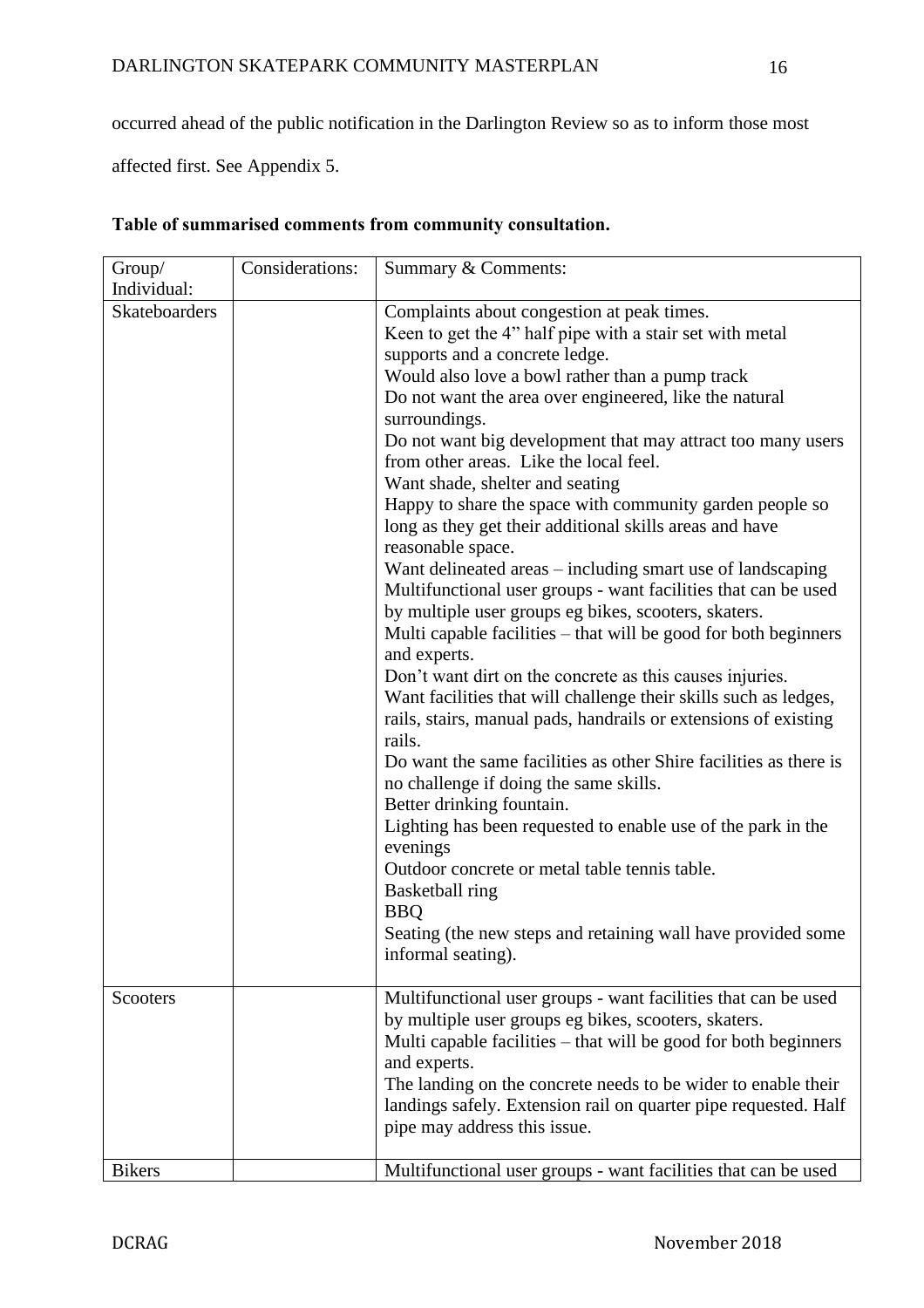|                                          |                                              | by multiple user groups eg bikes, scooters, skaters.<br>Multi capable facilities – that will be good for both beginners<br>and experts.<br>Happy to use a half pipe as this will suit beginner bikers and<br>expert bikers.<br>A pump track enables expert users to pick up speed, but also<br>enables beginners to stay on track.<br>Big slope junction into the RRHT for bikes.                                                                                                                                                                                                                                                                                                                                                                                                                                                                                                                                 |
|------------------------------------------|----------------------------------------------|-------------------------------------------------------------------------------------------------------------------------------------------------------------------------------------------------------------------------------------------------------------------------------------------------------------------------------------------------------------------------------------------------------------------------------------------------------------------------------------------------------------------------------------------------------------------------------------------------------------------------------------------------------------------------------------------------------------------------------------------------------------------------------------------------------------------------------------------------------------------------------------------------------------------|
| All wheeled<br>users                     |                                              | Would be willing to be physically involved in busy bee,<br>landscaping activities. Get the schools involved.<br>Want to cater for spread of all ages, progression from<br>beginners to advanced, with variety and skill challenges (eg<br>balance boards, sleepers)<br>Avoid over engineering – maintain a chill out space for local<br>youth<br>Definitely not a horse-resting area or dog exercise area.<br>Seating, Shade, water fountain and Bins are needed.<br>Landscaping should incorporate the use of natural materials to<br>suit the area and the history of the village.<br>Basket swing (universal access) similar to Sculpture Park<br>Mundaring.<br>Charging station for phones<br>Planting for privacy for users and nearby residents.                                                                                                                                                            |
| Parents                                  |                                              | Somewhere for young children to learn to ride their bicycles.<br>Easy jumps for little kids to learn to ride (mixed community<br>banks).<br>Accessibility paths between playground and skatepark for<br>prams                                                                                                                                                                                                                                                                                                                                                                                                                                                                                                                                                                                                                                                                                                     |
| Lynne<br>Williams<br>Dton Rd<br>resident | Lighting<br>Noise<br>Antisocial<br>behaviour | Concerns expressed regarding noise & lighting.<br>Has had lighting issues from the recently built Community<br>Pavilion, this has now been rectified from DSRA.<br>There is currently no DSP lighting other than the Community<br>Pavilion and oval. Smart lighting (if any) will need to be<br>further considered at the detail level and residents concerns<br>addressed. Lighting has not been included on the Masterplan.<br>To combat noise and visuals, the Masterplan includes<br>replanting and restoration of the area of remnant bush on the<br>north-east side of the DSP. This will act as a buffer for<br>residents that back onto the RRHT along Darlington Road.<br>Concerns expressed re: antisocial behaviour that currently,<br>occasionally exists in the bush areas alongside the RRHT.<br>Intergenerational use of the area may assist with increased<br>"passive surveillance" of the area. |
| Pam and Bob<br>Nearest<br>resident to    |                                              | Fully supportive of Masterplan.<br>Enjoy hearing the youth playing.<br>Fully supportive of a community garden in the proposed                                                                                                                                                                                                                                                                                                                                                                                                                                                                                                                                                                                                                                                                                                                                                                                     |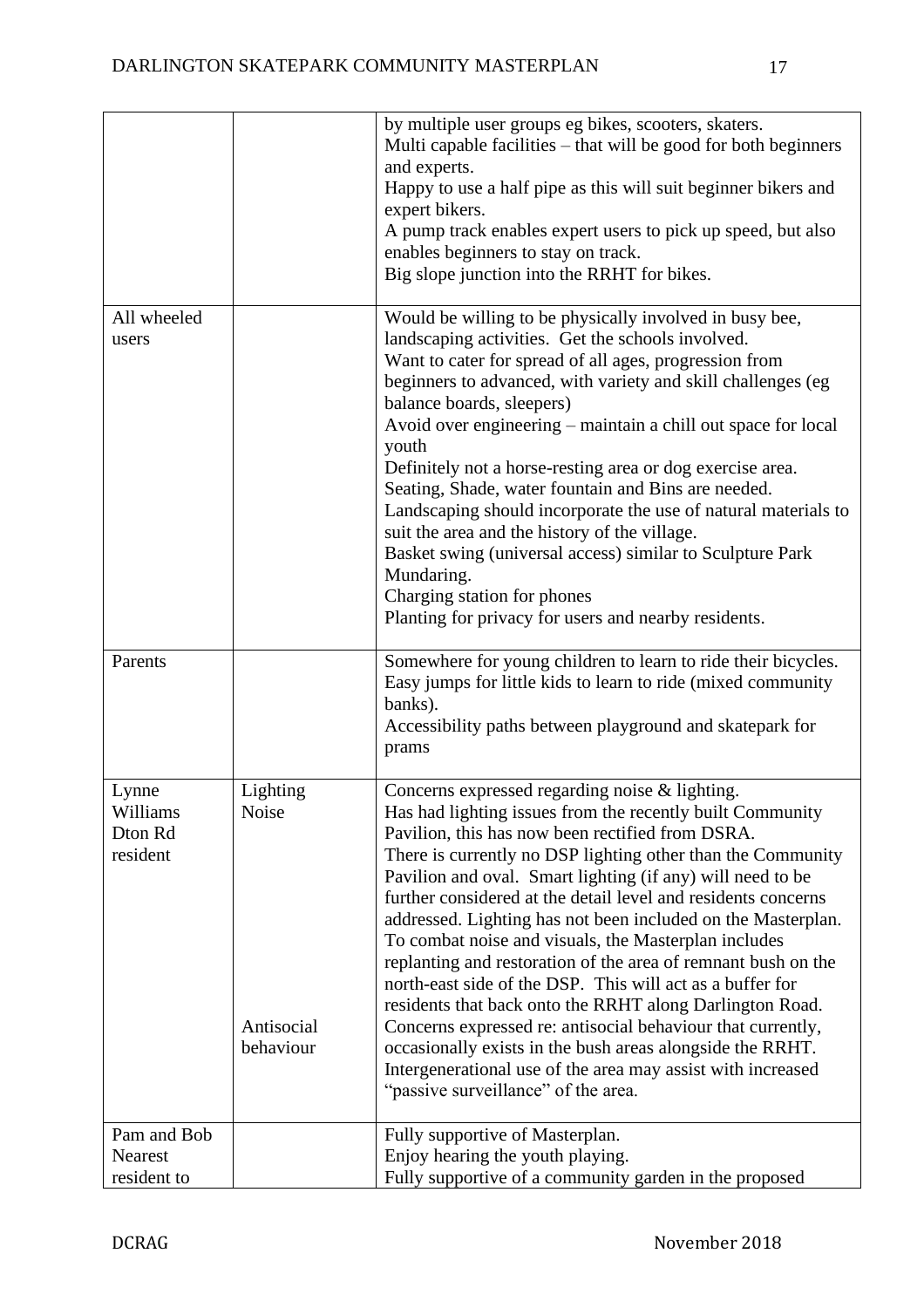| DSP in the         |                   | location next to their unit.                                               |
|--------------------|-------------------|----------------------------------------------------------------------------|
| retirement         |                   |                                                                            |
| units. DRAA        |                   |                                                                            |
| <b>DRAA</b>        |                   | Secretary advises.                                                         |
| <b>Cliff Burns</b> | Discussion        | Supportive of bush regeneration                                            |
| Pine Tce           |                   | High supports using local native flora to support native                   |
| resident           |                   | animals and bird life.                                                     |
| <b>Cliff Burns</b> | Discussion        | The DHG are aware of an old historic railway siding, on the                |
| Dton History       |                   | south side of the RRHT. The siding is barely visible due to                |
| Group              |                   | weeds and grasses. It is located further west along the RRHT               |
|                    |                   | and does not conflict with the Masterplan.                                 |
| Peter Day          | Inspection of the | Supportive of vegetation being replanted with local natives                |
| Dton "Weed         | area August       | which will help to reduce weeds. Some native and desirable                 |
| man"               | 2018              |                                                                            |
|                    |                   | plants and trees exist, however much of the area is infested<br>with weed. |
|                    |                   |                                                                            |
| <b>Gill Scott</b>  |                   |                                                                            |
| <b>FODS</b>        |                   | Supportive of the community garden and the native                          |
|                    |                   | restoration. Willing to assist with the native restoration                 |
|                    |                   | project, by way of sharing equipment and expertise.                        |
| Chris              |                   | DRRA have been updated regularly via secretary.                            |
| Pemberton          |                   | They also collect suggestions for annual capital items. One                |
| <b>DRRA</b>        |                   | suggestion was to "demolish the dirt jumps and fence as dog                |
|                    |                   | exercise area". This idea is not supported by the rest of the              |
|                    |                   | community and is in direct conflict with skate park users.                 |
|                    |                   | DRRA are supportive of the Masterplan.                                     |
| FB Dton Hub        |                   | There was NO support for the dirt jumps on either the FB poll              |
| POLL : dirt        |                   | or the at the Town meeting.                                                |
| jumps              |                   |                                                                            |
| John Wood          |                   | Sent an email after maildrop. "Heartfelt congratulations and               |
| Pine Terrace       |                   | thans on your great work in developing the concept plan for                |
| resident           |                   | this area of such wonderful potential. If there is anything that           |
|                    |                   | my wife Ronnie and I can contribute to support your project                |
|                    |                   | please let us know".                                                       |
| Dton               |                   |                                                                            |
| Volunteer          |                   |                                                                            |
| <b>Bushfire</b>    |                   |                                                                            |
| <b>Brigade</b>     |                   |                                                                            |
|                    |                   |                                                                            |
| Other              |                   | Soil testing may be required as this area has been used for a              |
| unreferenced       |                   | variety of known and unknown uses, including fire fighting                 |
| general            |                   | exercises and pony club.                                                   |
| comments           |                   |                                                                            |
| Other              |                   | Tennis Court Universal access / Ramps / 5 <sup>th</sup> tennis court.      |
| comments           |                   | Seating around the oval in stone                                           |
| captured that      |                   | Universal accessibility between the west and the east ends of              |
| related to         |                   | the oval – pathway on the south side?                                      |
| recreational       |                   | Community crossing between playground and shop (DRRA                       |
| areas outside      |                   | & SOM are looking at this safety issue)                                    |
| the scope of       |                   |                                                                            |
| the DSP.           |                   |                                                                            |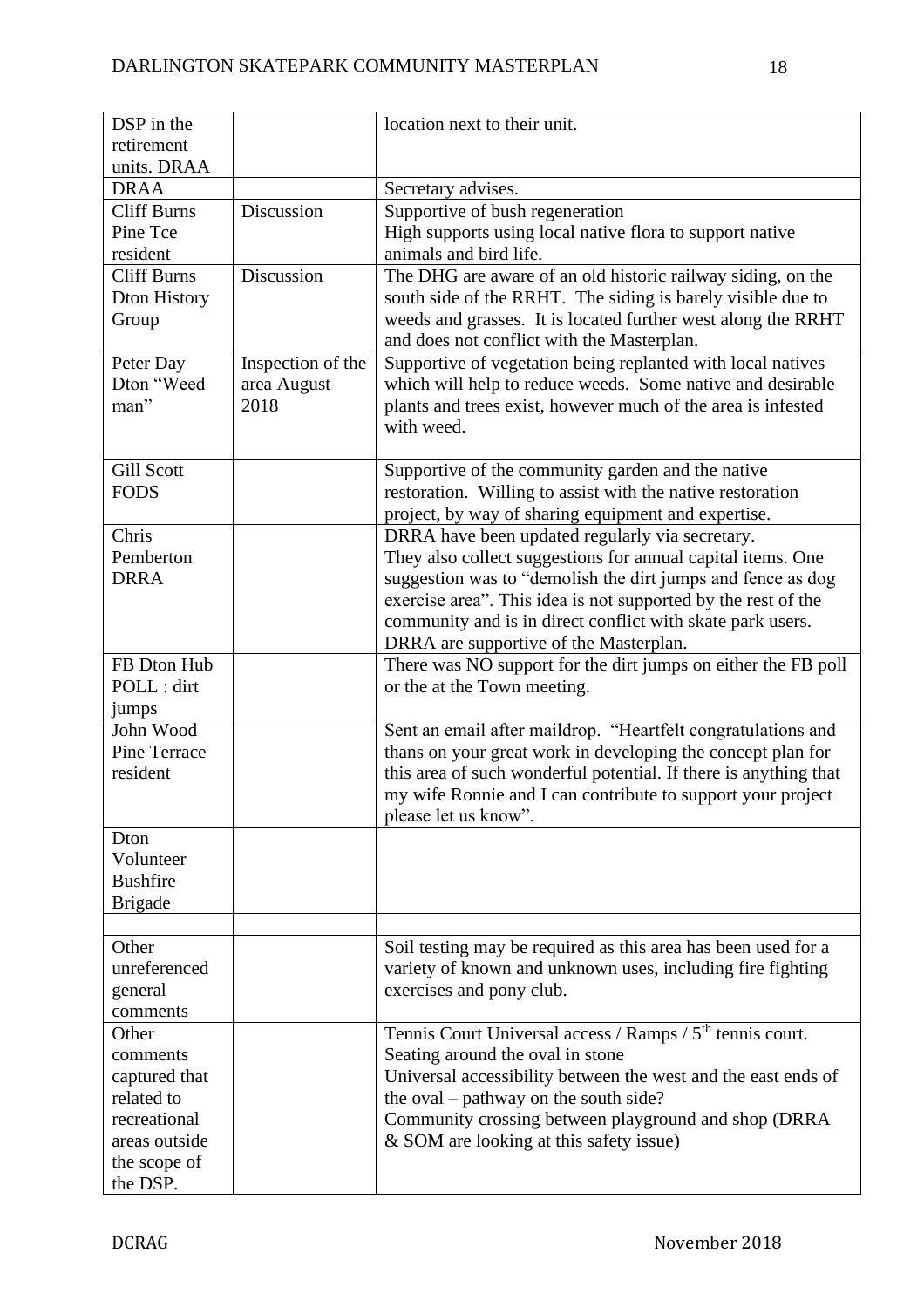Other skate parks that users have recommended are:

Wanneroo

# **SOM Consultation - Director of Infrastructure**

DCRAG subgroup have endeavoured to work with the Shire officers on this project. The DSP Concept plan was shown to Shane Purdy and some members of his team in July 2018 during an onsite meeting. The infrastructure team informally assessed the Concept plan. Drainage was subsequently included on the Masterplan as requested by Mr Purdy. It is acknowledge that the Infrastructure team and other SOM departments will require formal assessment. Email updates have been sent to Mr Purdy to get him abreast of support, concerns and changes. Mr Purdy was agreeable to exploring a community-led initiatives.

## **SOM Consultants - Tredwell**

Tredwell consultants are currently assessing the SOM existing recreational facilities and future needs. Conversations with Tredwell representatives occurred informally at the DSP by chance, with Trish Cook. Later, Tredwell were sent a copy of the DSP Masterplan as well as Trish completing and advertising their survey.

#### **Political consultation / funding**

DCRAG acknowledges that the Shire of Mundaring do not currently have plans for the Darlington Skate Park area and subsequently no monies have been forecasted for this area in the SOM Long term capital budget. With a Federal election likely to be held in the next six months, DCRAG has communicated with local politicians and candidates to gain support for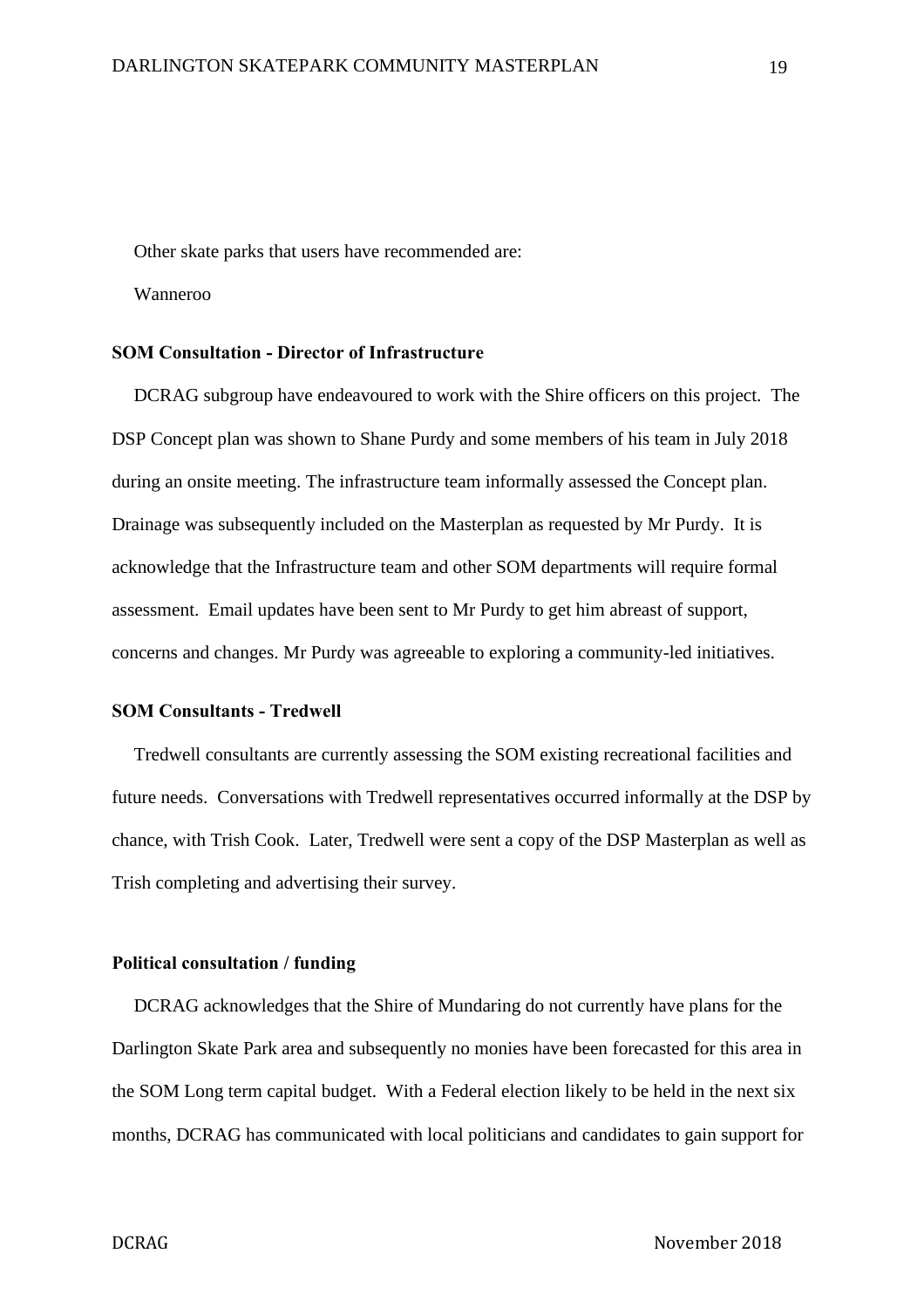the Masterplan and seeking financial support and commitment for this project. Both major parties have shown interest and support for the Masterplan.

## **Matthew Hughes MP (State Labor)**

Matthew Hughes, Member for Kalamunda, has been a supportive advocate for this Masterplan as was his predecessor John Day (former MP Liberal Government). Matthew's pre-election commitment of \$25,000, initially for the dirt jumps, was supportive of Councils' decision to reallocate this money to the half pipe. Matthew has attended numerous meetings with the subcommittee and youth representatives.

#### **Ken Wyatt MP Member for Hasluck (Federal Liberal)**

Minister Ken Wyatt has been very supportive of this project and has advised SOM in writing of his awareness of the financial assistance and his commitment to this project in the future.

#### **James Martin Hasluck candidate (Federal Labor)**

A detailed Masterplan was explained to James when he became a Labor candidate. As James has been the Council representative on DCRAG for the last two years, he is familiar with the project.

#### **Leanne Mills Hasluck candidate (Greens)**

It is hoped that Leanne will be explained the details of this project in the near future.

#### **Independent candidates for the Federal election.**

There are no declared independent candidates at this time.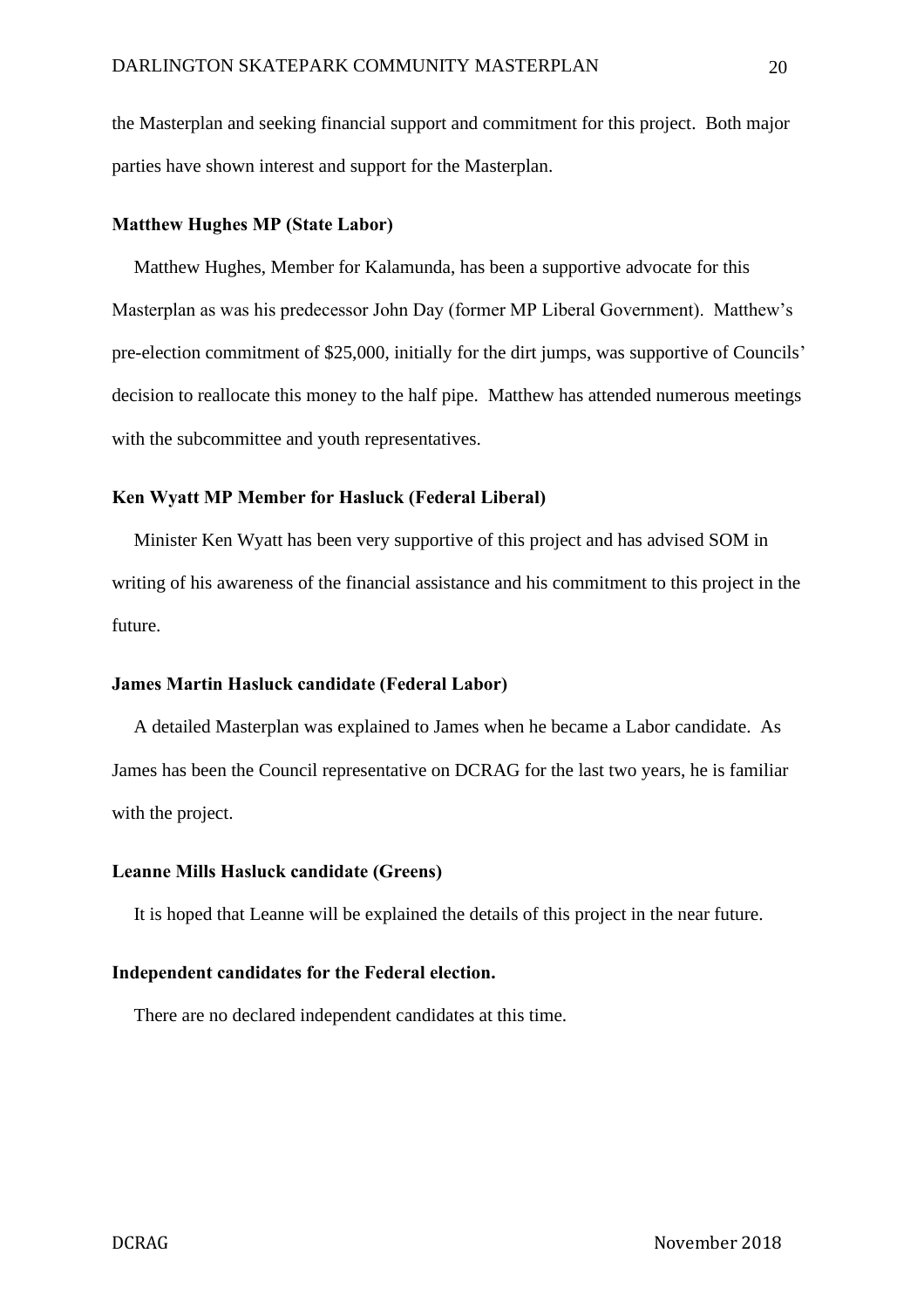#### **The Community Masterplan**

## **Introduction**

This section will explain the details of the proposed DSP Community Masterplan.

The DSP Community Masterplan has been prepared over the last 12 months by Darlington resident and landscape architect Gerard Healy of G.H. & Associates in Midland. Gerard is experienced in; providing landscape architectural services to local governments, community consultation and recreational planning. Gerard has volunteered his time and services to this project and has participated in many of the community sessions as well as having one-one engagement with key community personnel. The community of Darlington thank Gerry for his kind assistance of his expertise.

# **Purpose**

The aim of the DSP Masterplan is to provide a vision for the future use of this space with a focus on recreational activities for the Darlington intergenerational community. This vision follows extensive community consultation over the last few years. The Masterplan provides recreational activities for youth, and others, and allows for non-organised sports and recreational activities.

The purpose of the Masterplan is to;

- Advise the SOM of the needs and wants of the local residents,
- capture the desires and vision of local residents,
- enable external and internal funding opportunities to be sought,
- enable the SOM to incorporate the local vision into their long term planning arrangements,
- allow for staged, planned development that is congruent to the locality.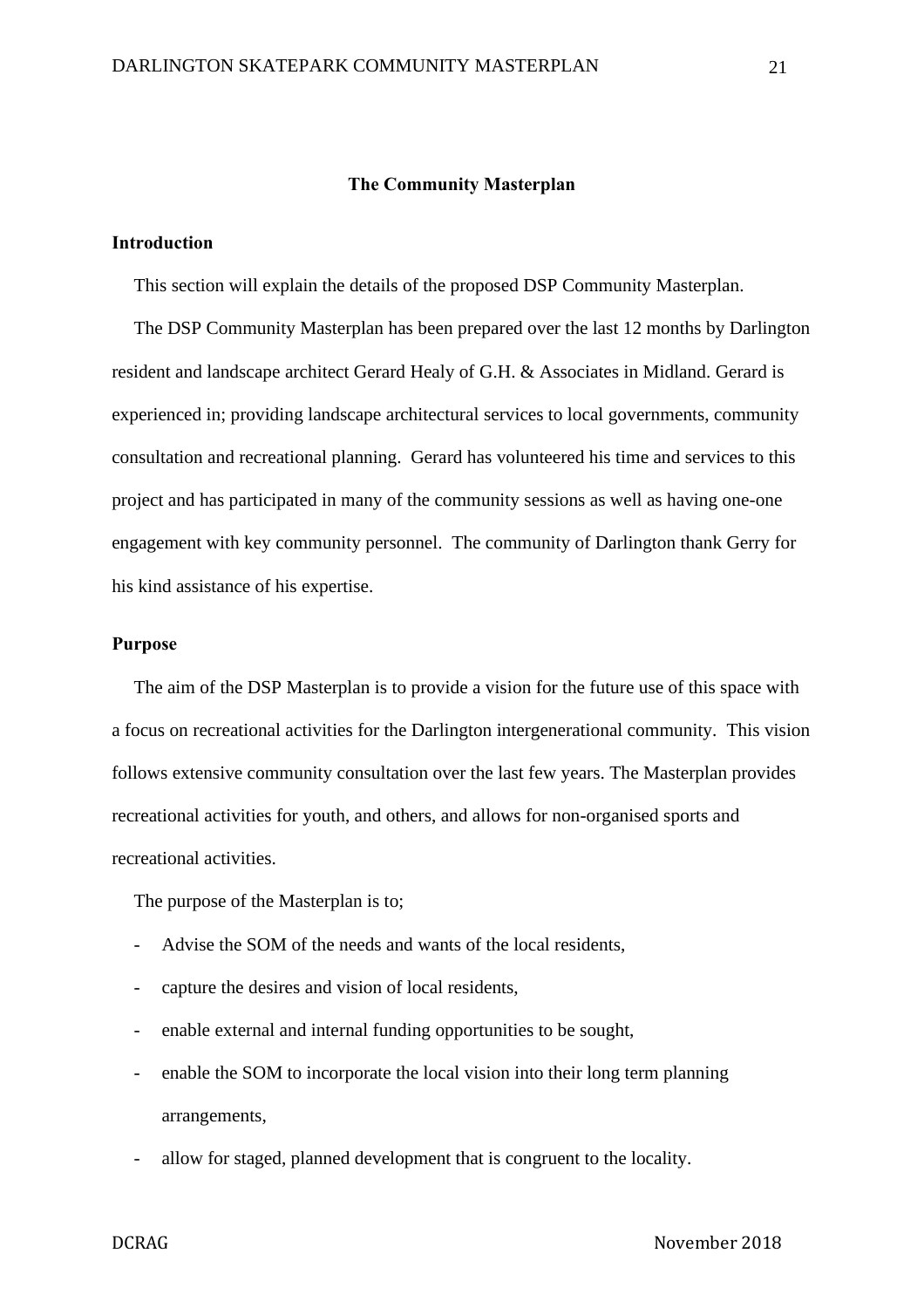# **Main features**

Some of the main features of the Draft DSP Masterplan include:

- 1. The half pipe skate park extension (funding of \$25K has been secured and a community build project will commence in the months to come)
- 2. Additional skate/scooter area to link the half pipe and existing skate park
- 3. A pump track to cater for bikes, skaters and scooters
- 4. A community organic, vegetable garden based on permaculture principles
- 5. Local native bushland screening for adjacent residents along Darlington Road including some bush tucker plants.
- 6. Land-scaping and drainage improvements
- 7. Wood-land walk trail and adventure play area
- 8. Other concept features, bocce ball court, third cricket net, water tanks, shade etc.

## **Dirt jumps**

Please note that the plan proposes that existing dirt jumps will be demolished and the earth will be used to provide landscaping features to demarcate the various areas. Consideration has been given to avoid over-engineering of the area, boost intergenerational recreation activities, improving local native bush areas and landscaping that will provide shade and shelter. There is no community support for the dirt jumps, even if repaired.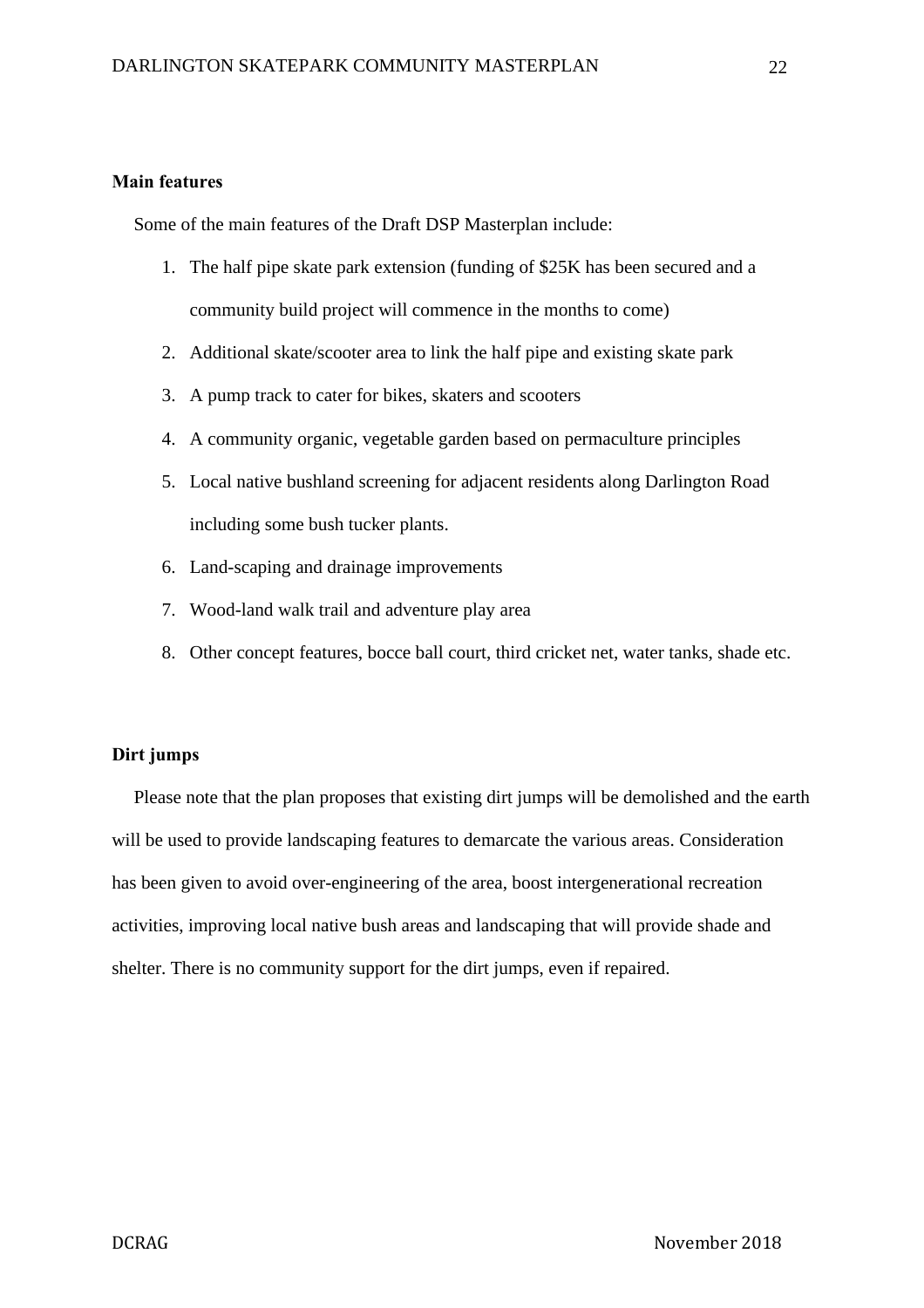## **Skate Park – Half pipe**

The installation of a half pipe project is in progress. Led by Darlington resident, retired architect and now Project Manager David Grant, it is proposed that DSRA will manage this installation as a community build. The Department of Local Government, Sports and Cultural Industries (DLGSC) are currently holding \$25,000. This funding was from State Government 2017 election commitment, and was initially allocated to the dirt jumps. After successful lobbying from local youth, the Council of SOM requested State Government to reallocate this money to a half pipe.

## **Skate park – Shelter and Apron (skill components)**

Skateboards and some other wheeled sports all agree that they need skills structures and areas to challenge them and enable tricks to be performed. Skills components include ledges, stairs, rails, spines, banks and manny pads.. The Masterplan includes a concrete apron that will circumscribe the existing structure together with the new half pipe. This apron will also include additional skills structures to challenge riders and enlarge the whole designated area. Additionally, dirt on a skate facility can lead to accidents. The skate surface needs to be clean and smooth, but not too shiny or slippery. Enlarging the area will also reduce congestion and decrease contamination on the surface.

#### **Pump track – Cyclists, skaters and scooters**

The SOM have recently installed a pump track at Lake Leschenaultia. The DSP Masterplan recommends that a concrete pump track replaces the dirt jumps in Darlington. Together with the half pipe this would cater for all levels of expertise, all wheeled sports and reduce congestion between seniors and juniors. By using concrete, maintenance would be at a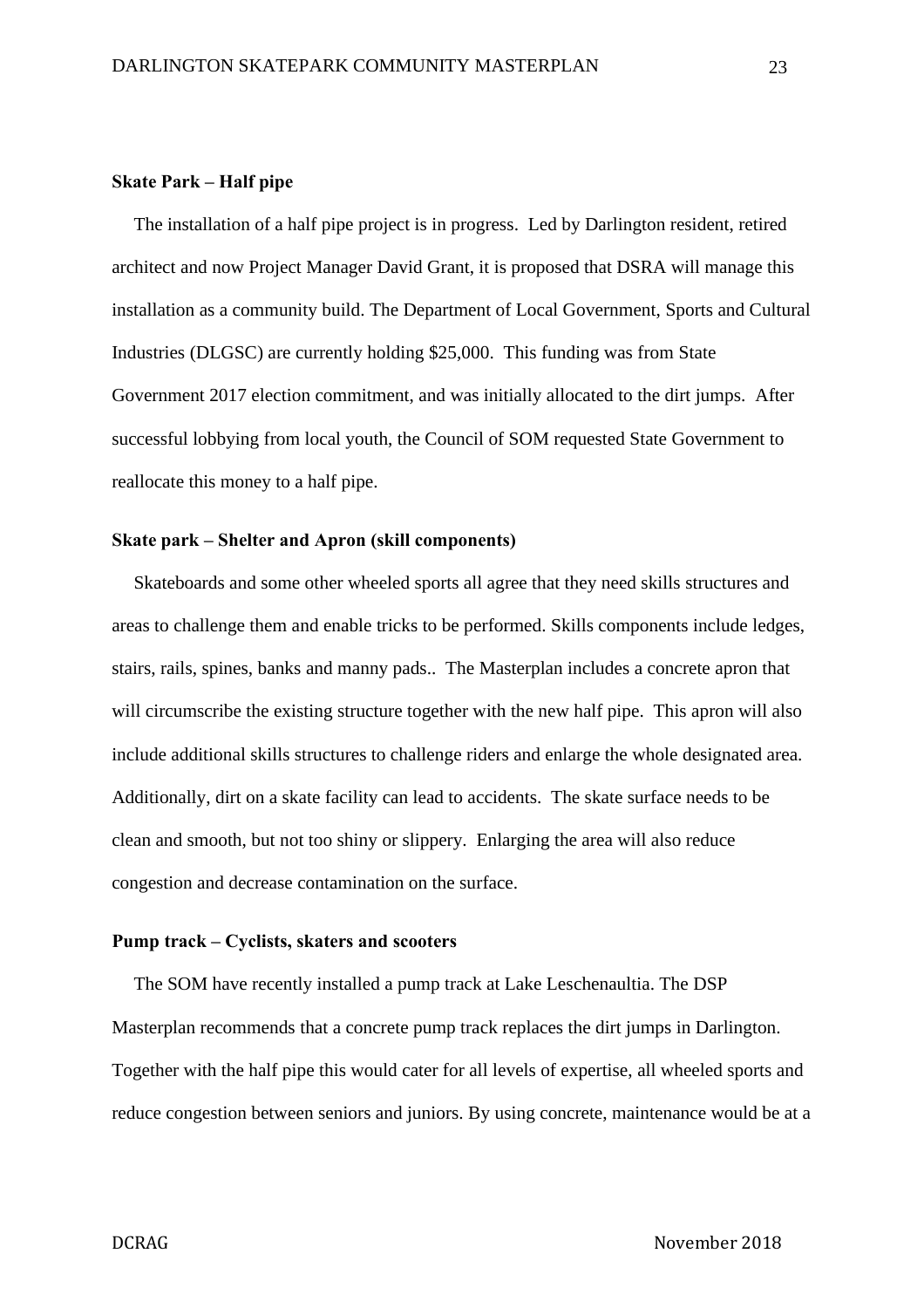minimum for the SOM. Concrete tinted red would help reduce the glare from grey concrete and with landscaping, would blend into the bush environment.

There have been some comments from skateboards preferring a bowl, rather than a pump track. However, a bowl can be intimating for beginner users. Additionally, pump tracks are a fairly new concept which local skaters may not have experienced.

> A Pump Track is a progressive structure which uses an up and down 'pumping' motion to propel a bicycle or skateboard forward without pedalling or pushing. Pump Tracks are great for practicing balance skills and improving confidence in a simple way. They are safe and fun to ride for all ages and skill levels. Also, they are suitable for any size bicycle – from push bikes and kids bikes, to BMX and full-size mountain bikes – and even for skateboards and long-boards.

Pump Tracks facilitate a community environment by bridging the generation gap between parents, small children and teenagers. Our structures are modular, flexible and moveable to suit any type of terrain and can be made from concrete or a steel framework with a high-grip composite surface.

https://trinityskateparks.com.au/pump-tracks-australia/

Youtube video example in Brooklyn - Skateboarding:

## <https://www.youtube.com/watch?v=7SH7MuogZnQ>

Youtube video example in Baldivis WA – Skateboarding/ bmx/scooters:

<https://www.youtube.com/watch?v=MVPJInWoJPk>

## **Darlington Community Garden (DCG) – Organic, permaculture, vegetables.**

Suggested by Gerry Healy, the concept of a community garden in Darlington has met with widespread approval. Gerry's experience and research informs us that by co-locating youth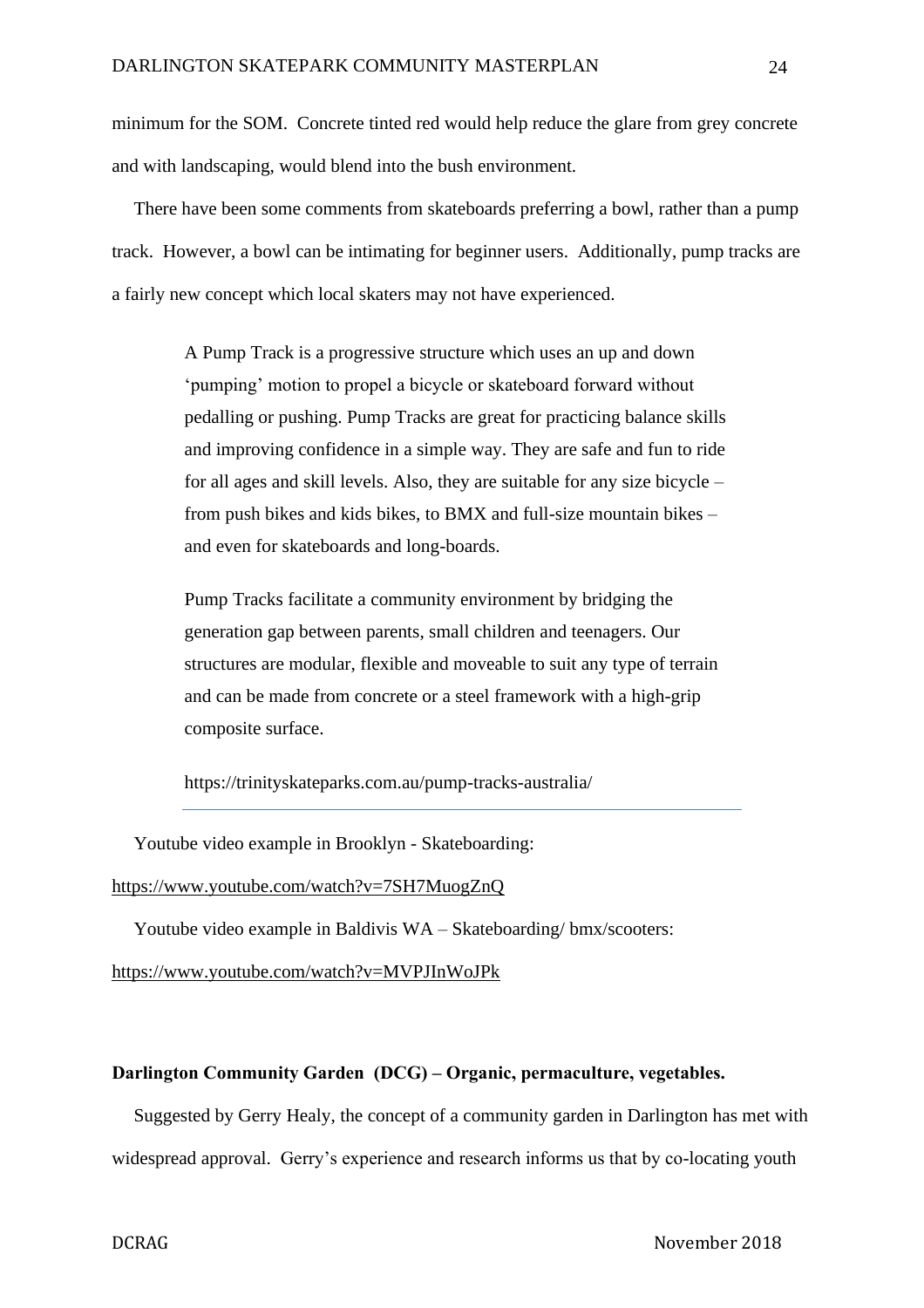recreational areas with other low key areas such as community gardens, anti social behaviour can be deterred. There is widespread community support for a community garden in this location. A Facebook group called Darlington Community Garden has 168 members at this time. The first meeting, held in April, had around 30 people in attendance and there was major agreement that the DCG be organic, permaculture garden focusing on vegetable and fruit trees. The Masterplan shows the area on the south west side, adjacent to the Darlington Retirees Accommodation Association (DRAA) is most suitable, as will get plenty of sunshine, with shade in the afternoon. The most immediate neighbours, Pam and Bob Hall are very enthusiastic and supportive of the project as are DRRA. According to preliminary advice from SOM infrastructure team, water may be accessed from the nearby bore that reticulates the Darlington Oval. The DCG figurehead is Candice Cahill who has some horticultural experience. Candice and horticulturalist John Yaxley are investigating possible details designs. The Masterplan is conceptual only at this stage. Earthworks and soil testing will be required. Candice is currently pursuing a DCG lease of the area with Karen White at the SOM. The SOM will need to apply for a "Power of Lease" as the land, while managed by the SOM, is owned by the State Government. This may be a lengthy timeframe of up to 12 months. It is envisioned that the DCG will be auspiced by another incorporated local group, probably DSRA.

#### **Community Garden – Native bushland, northeast corner**

The area of land running alongside the RRHT, between Darlington Road residents and the Skate park, is ideal for revegetation and renovation. Some remnant bush remains, along with weed trees that will eventually need to be removed. Planting of this area is a priority on the Masterplan, as this would assist in buffering residents from noise and lighting. A local native bush restoration would also assist small local fauna like bandicoots, birds and lizards. The area could incorporate bush tucker plants to make for an interesting walk, and provide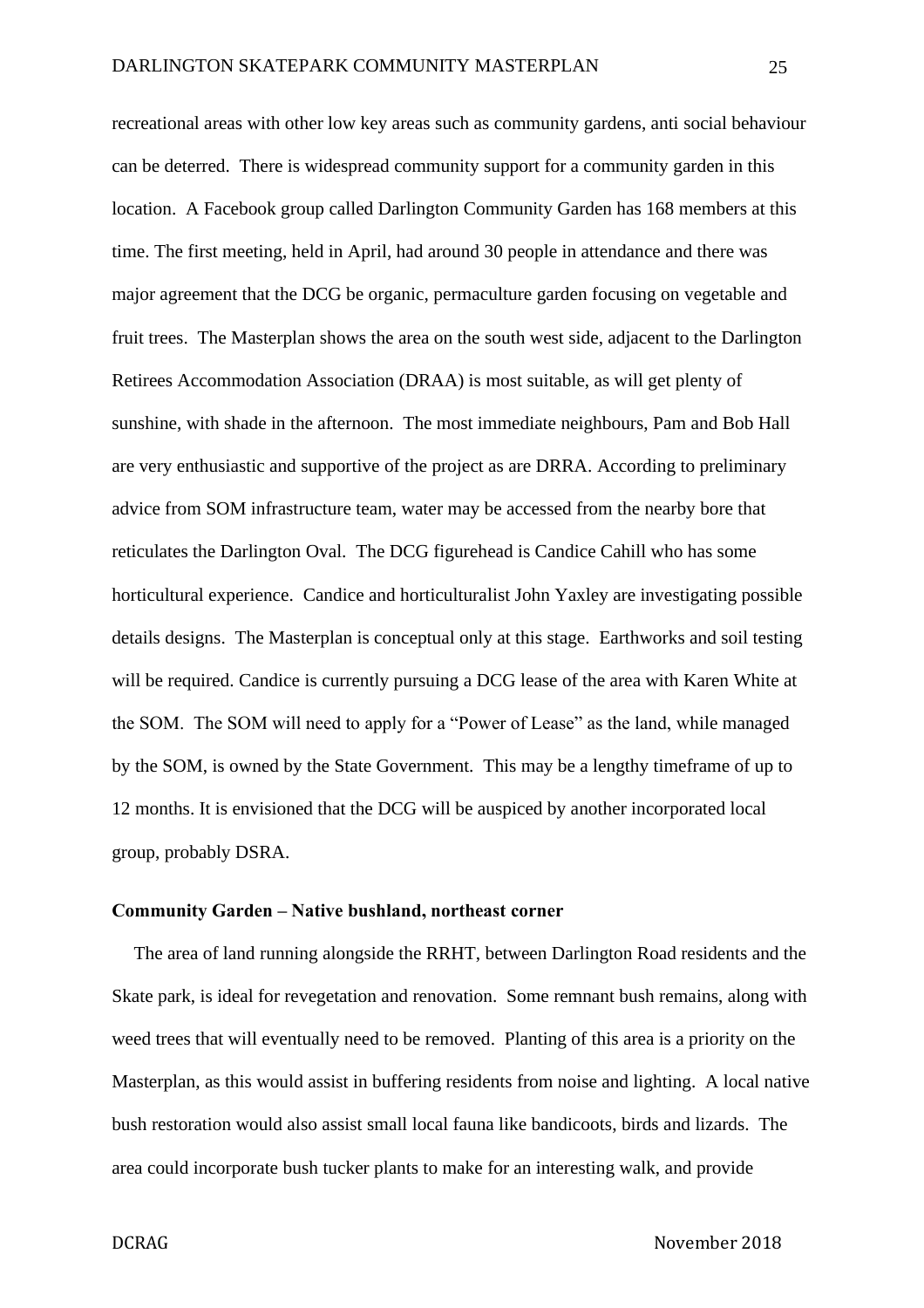snack/food for skate park users. The nearest, affected resident to this is Lynne Williams on Darlington Road who is concerned that if bush-tucker were incorporated in this area it would encourage human activity and thus noise and possibly anti-social behaviour. If bush-tucker plants are incorporated they could be located closest to the skate facilities. More native shrubs and trees can be are used for buffering. Weeds, including some trees, can be removed in succession rather than all at once. It is hoped that this area will serve as an asset to privacy for residents.

# **Third Cricket Net**

A third cricket net has been requested by the Darlington Cricket Club for some years. With the Masterplan proposing relocation of the storage container to the back of the Community Pavilion, this would enable the third cricket net to be installed adjacent to existing nets on the south side.

#### **Wood-land walk trail and adventure playground**

In 2013, modifications to the children's playground area, (opposite the Darlington Hall), with particularly respect to shade, were discussed by the Darlington Community. Overwhelmingly at that time, the community desired Nature-based play facilities. This was not available at that location as the playground was fairly new and a shade solution was found. The community desire for nature-based play facilities has not been forgotten. An area of land between the DRAA (south) and the RRHT (north) to the west of the DSP is ideal for renovation. The whole area is currently weed infested and provides little shade. Some native and large trees could be used for flying fox, basket swing, and adventure playground. Informal trails meander through this area to connect the Skate Park to the RRHT and bus stops on Coulston Road. Many dog owners walk through this area to access the oval, as do bikers and skaters/scooters to access the skate park.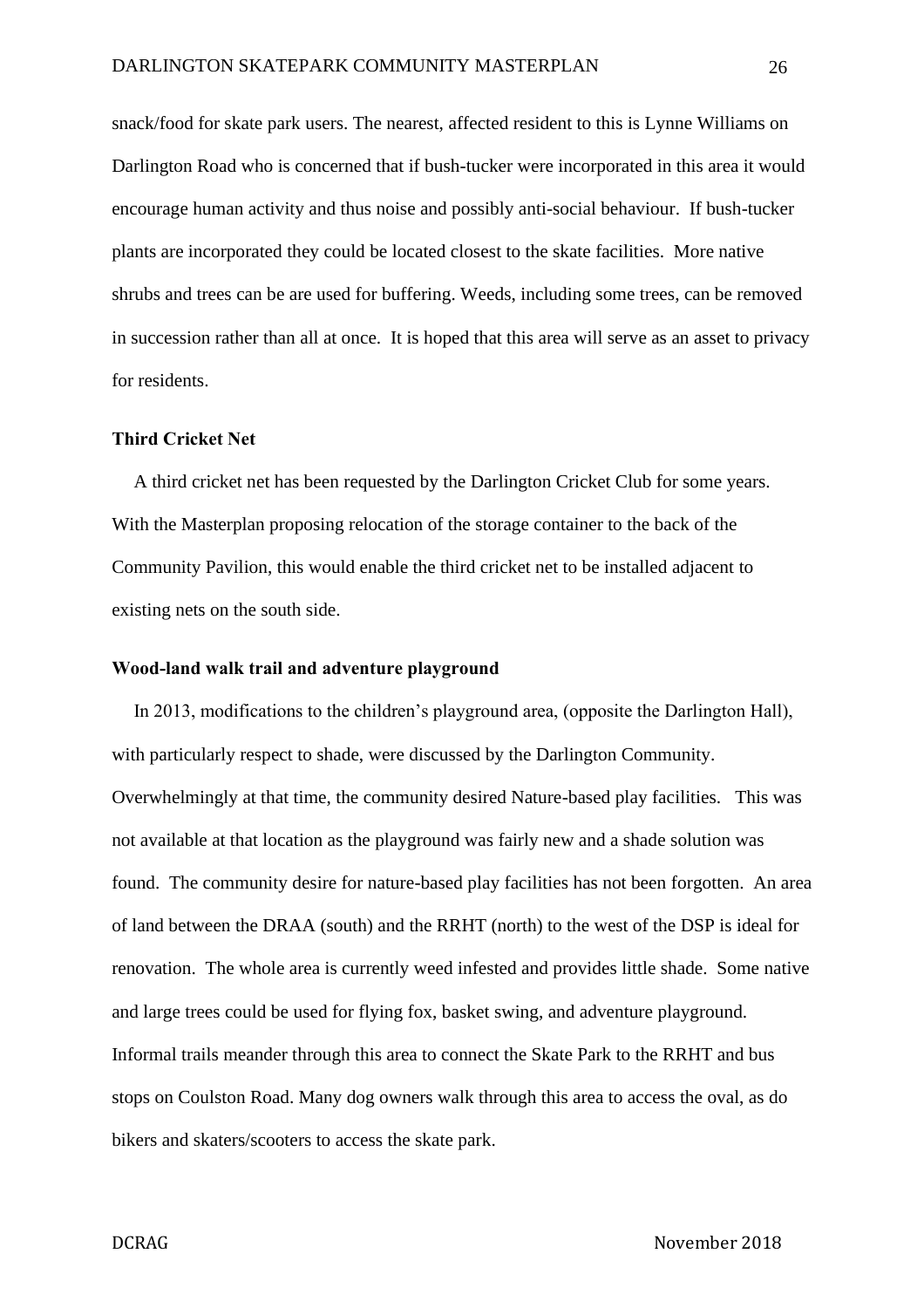## **Landscaping**

The Masterplan includes extensive landscaping that will utilize the existing dirt jump soil. The absence of shade has been addressed by the addition of large trees, some native, some not. Sheena Wheeler, local Darlington Tree Custodian, is now a member on DCRAG and will work together with Gerry for careful and appropriate tree selection and placement. It is imperative to not let the trees drop leaves/berries onto the skate facility. Drainage has been outlined in blue. Soil improvement will be required.

## **Other features**

Lighting is yet to be considered for this area. Smart lightning on the skatepark may be an option. Residents impact needs to be carefully considered.

### **Recommendations**

Within the Darlington community there is overwhelming united support for the Masterplan.

DCRAG recommends that Council receive, assess, adopt, adapt and incorporate the DSP Masterplan for in SOM long term financial planning. This will allow;

- funding to be allocated and budgeted for by the SOM
- funding from State and Federal governments to be actively sought
- development of the area to be done in a planned, well thought out way,
- community acceptance of development in the area.

The plan will be presented at the Annual Electors Meeting in December  $12<sup>th</sup>$ , 2018. The plan is not a rigid document. Indeed it lacks detail deliberately as further technical and professional consultation would be required. Whilst the pump track has been included there has been overwhelming support by wheeled sports for multiuse facilities. The pump track could well be replaced by extended with other concrete skateboarding/scootering facilities.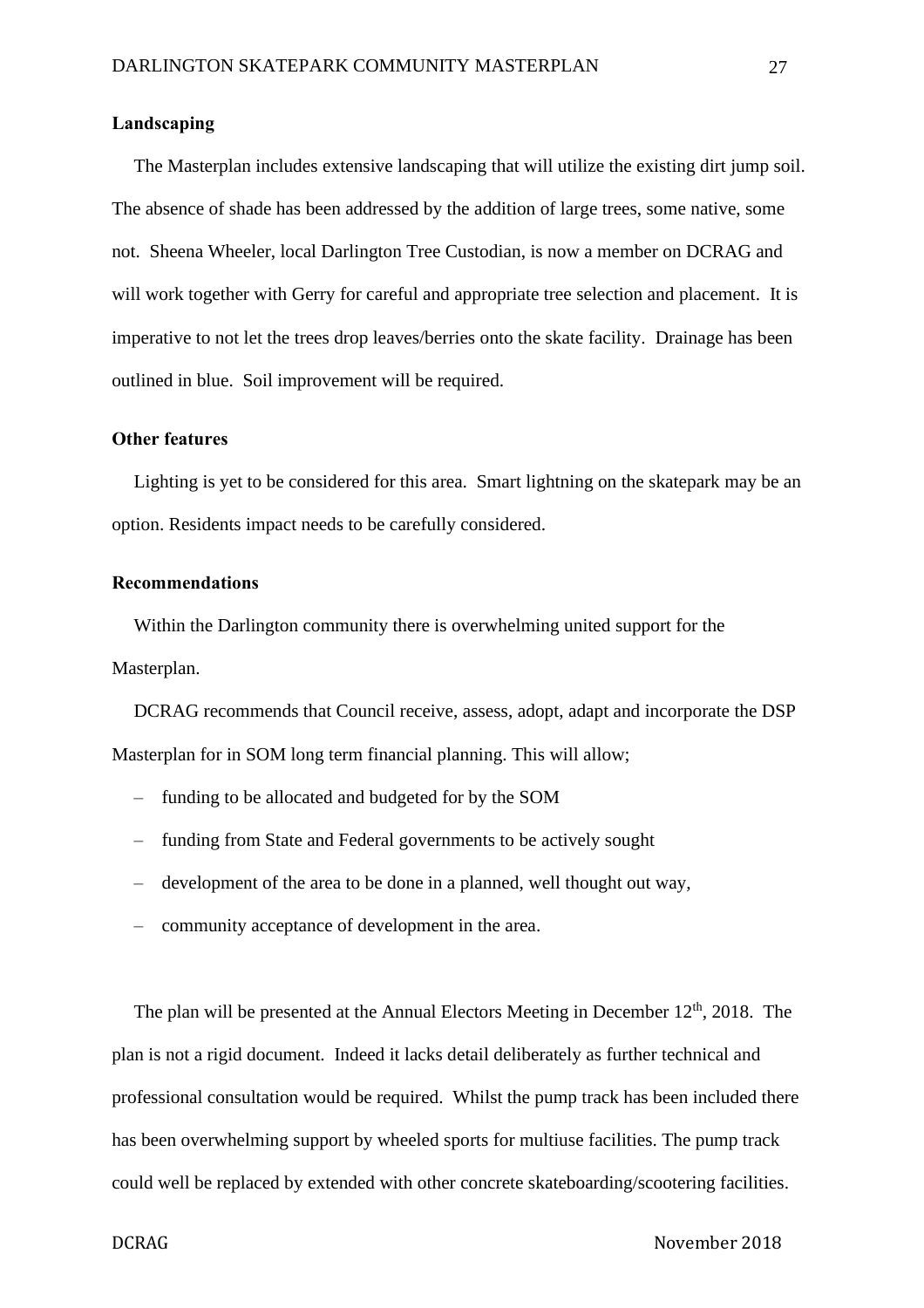The whole of Shire approach will be required to ensure neighbouring facilities are not duplicated, so that every village recreational area has different, interesting and challenging skills areas. It is highly recommended that the youth of the community and professional skate park and pump track designers are consulted nearer the development time. A community build for this large, whole project is not recommended. However, some areas like community garden and native bush area could involve community groups.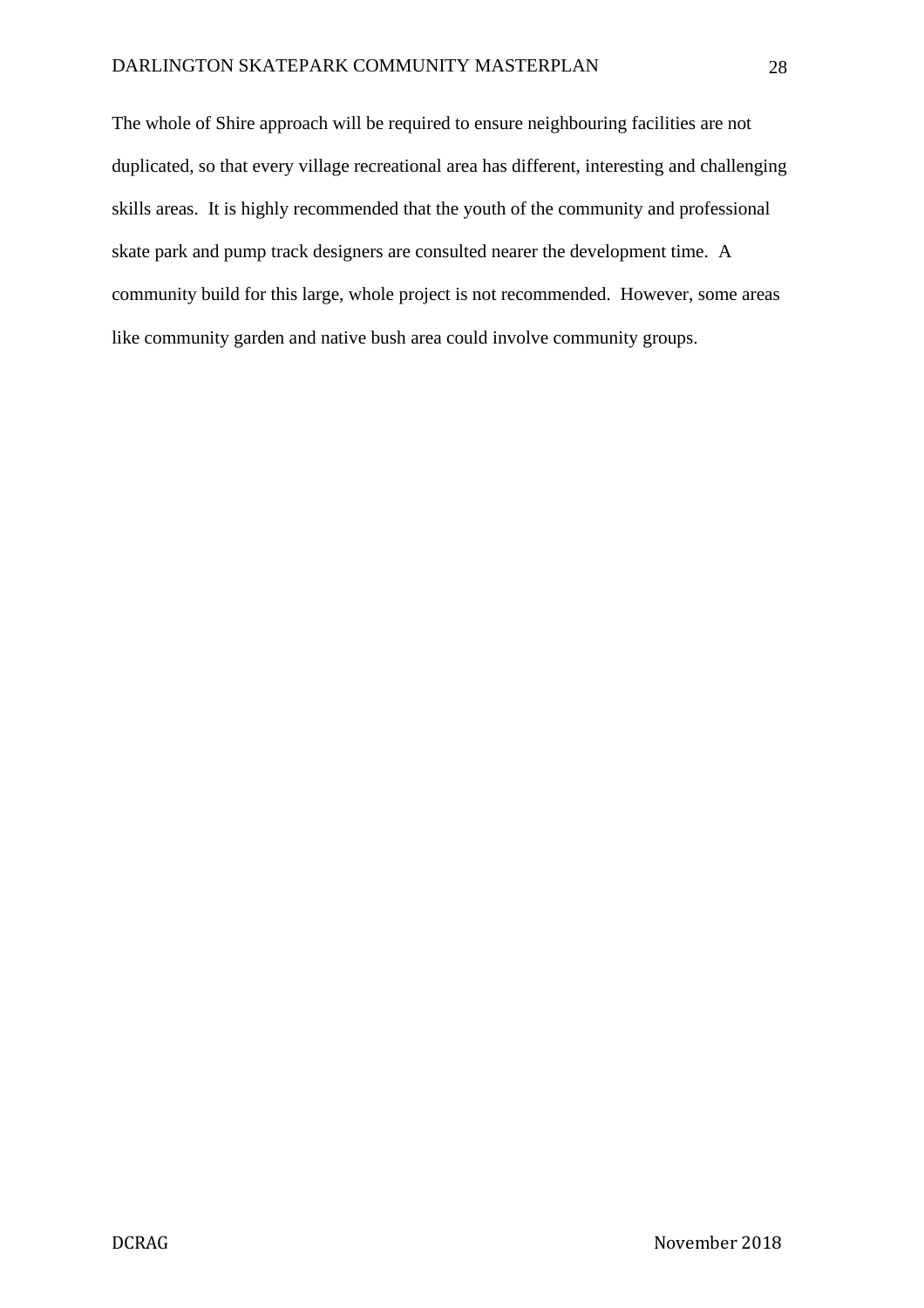# **Conclusion**

This document presents the Darlington Skate Park Community Masterplan to the SOM for adoption and inclusion to the SOM long-term financial plan. Community consultation by DCRAG has been outlined, as have the major components of the Masterplan. Recommendations for the future have been outlined to continue community engagement as well as expert technical advice. The Darlington Skate Park area has tremendous potential for a shared, intergenerational, recreational area.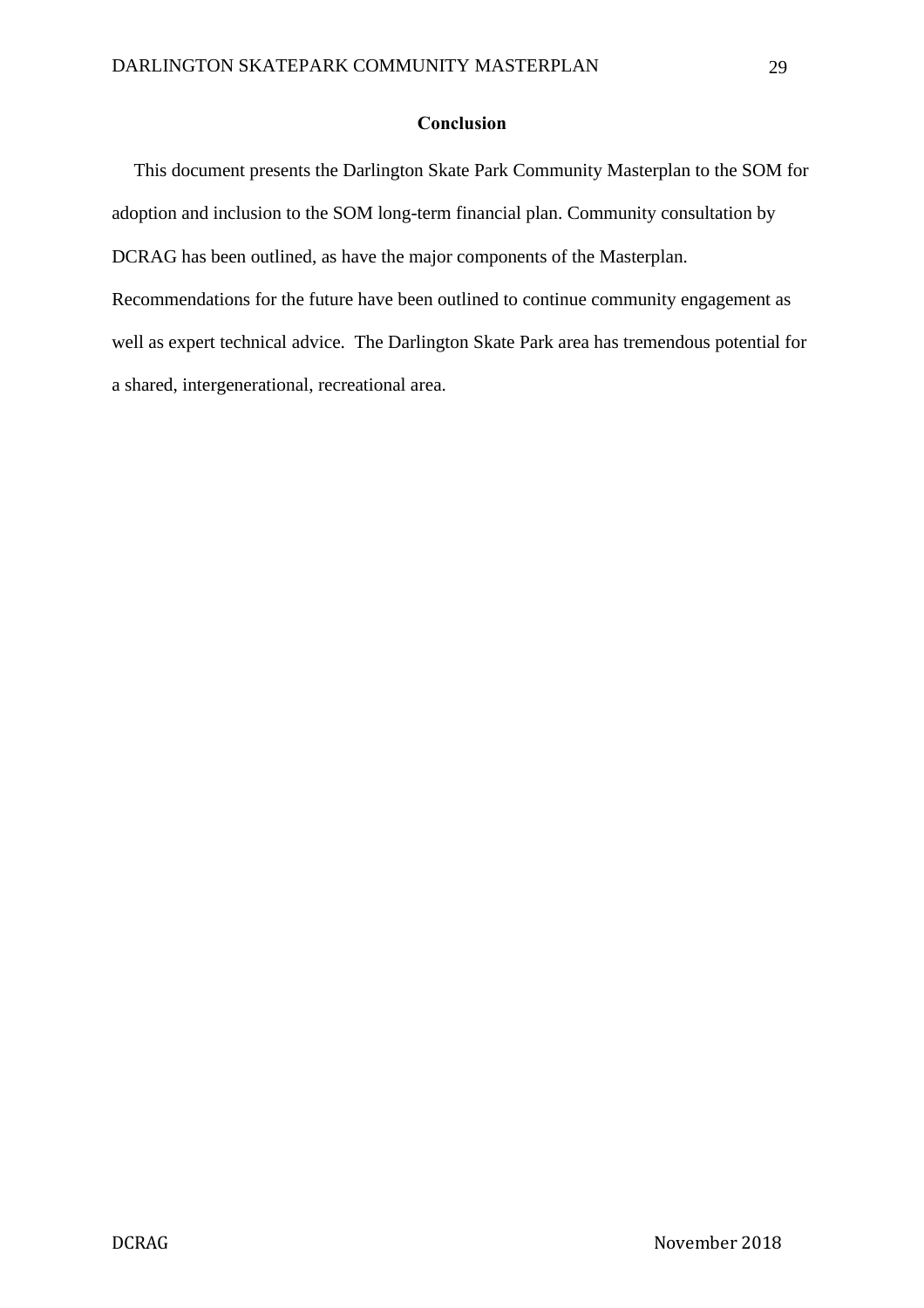# **Appendices**

Appendix 1 – Excerpt DCRAG Community Notes Darlington Review August 2018

# MASTERPLAN FOR SKATEPARK

There has been a significant amount of liaison, discussion and cooperation with Shire of Mundaring (SOM) officers over the past months. The concept Masterplan for the Skatepark/dirt jump area at the lower oval area is moving forward. A concept, designed by volunteer, local landscape architect Gerry Healy, has come together primarily from discussions with Skatepark users, resident suggestions from the Town Meeting and DCRAG meetings, and Darlington Hub Facebook page input. Residents of The Glen (DRRA) have given their blessing and we are working with nearby residents to ensure appropriate considerations regarding noise, lightening, security etc. are included in the plan.

The suggestion by Gerry to incorporate an organic permaculture type Community Garden in the south west part of this area has meet with widespread interest and approval. A specific Facebook page called *Darlington Community Garden* has over 140 members already. The group has kindly received an offer of donation of \$1000 from Pip Windsors' local running group to kick off the project. The inaugural meeting attracted 30 people, and a subgroup of talented locals will be meeting to look at design options. The DCG group head organiser is Candice Cahill, with Kell Barnes providing administration support. Youth of the Skatepark are happy to share this area, so long as they have their space and new half pipe, as they don't want this area over-developed. The dirt jumps will be remoulded to provide smart, landscaping divisions of main areas. Some restoration of existing bushland to the northeast area to provide residents on Darlington Road with buffering is included. This will occur after Shire weeding and Stage Two of the Pavilion build is completed. A pump track for bikes has also been incorporated into the concept plan to accommodate both beginners and experts.

This concept DSP Masterplan was put to the Shire Infrastructure team onsite one early cold morning recently. They have given their principle support of the plan, noting that further community consultation will be undertaken by DCRAG (a town meeting will be held in coming months). The concept plan will also need to be approved by other Shire departments e.g. Safety, Bushfire, Recreation etc. The purpose of the community developing our own (Shire approved) Masterplan is that when grant money becomes available through the Shire or from State/Federal governments, our plan is ready to go. It is likely that this plan will be achieved in stages as there are no Shire budget provision for funding this redevelopment as yet. Further, the drainage of the whole area will need to be attended to as a priority before other installations (including the half pipe) are considered.

Colin James Secretary DCRAG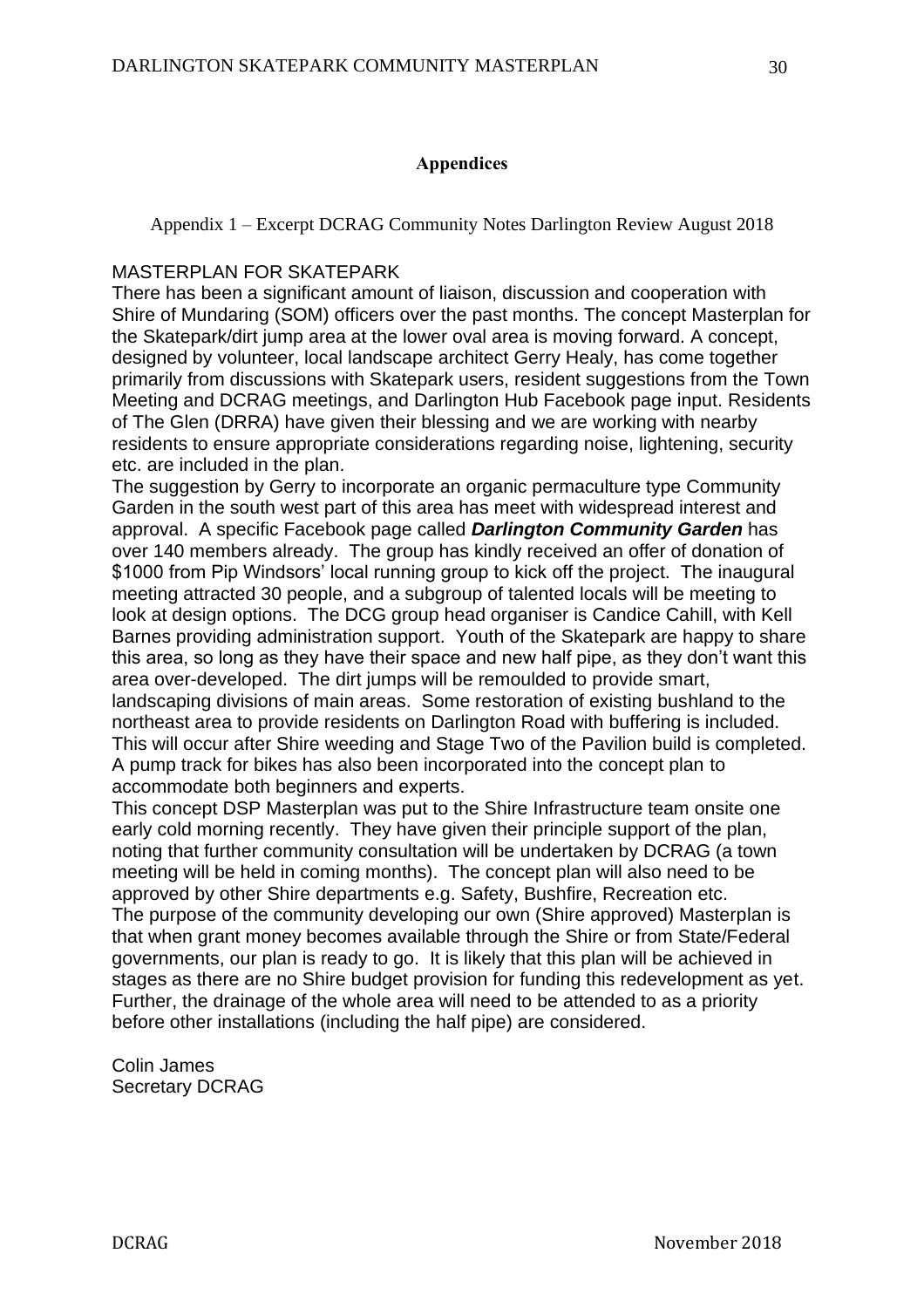Appendix 2 – Excerpt DCRAG Community Notes Darlington Review September 2018

# **DARLINGTON REVIEW NOTES - SEPTEMBER 2018**

# **DARLINGTON COMMUNITY RECREATION ADVISORY GROUP**

# MASTERPLAN FOR SKATEPARK

Efforts continue behind the scene to lobby local politicians for funds to redevelop the Darlington Skate Park. Federal Government Minister Ken Wyatt has previously supported the community pavilion build and is supportive of the improvements to the adjacent Skate Park area. I recently attended a community meeting with Ken and Prime Minister Malcolm Turnbull and there were many requests from a variety of groups for funding of projects. With a Federal election due sometime before May 2019 it is timely to connect with politicians and voice our requests.

I have also had discussions with Labor candidate for the seat of Hasluck, James Martin who is a current Shire of Mundaring South-ward Councillor. Cr Martin is also familiar with the processes and requirements of the Darlington Skate Park Community Master plan having been the Council representative on DCRAG since the October 2017 elections.

Meanwhile we are working with the Shire of Mundaring to prepare the concept master plan, so that if funding becomes available we are ready to go. Currently we await a drainage infrastructure map from the shire, to enable our local volunteer landscape architect to design a drainage plan. Once this is completed to shire satisfaction then detailed planning for the half pipe can be undertaken. The work is likely to be undertaken as a Community Build under the Darlington Sports and Recreation Association (DSRA) chaired by Geoff Barker. This means that the dollar can be stretched a little further.

I have also liaised with the good folk at Glen Forrest as they are hoping to add a beginners bicycle-learning track at Morgan John Morgan; and Swan View are also looking at a Skate park facility. Networking with our neighbours will prevent duplication and more variety of local facilities.

Local weed elimination man Peter Day, John Yaxley from the Darlington Community Garden (DCG) group and I have recently looked closer at the bushland remnant to the northwest of the park. It is proposed that this area be restored to local native bushland, including some bush tucker foods, which will provide screening for the southern Darlington Road residents. This may be the first project of the DCG while they await shire approval, drainage and earthworks for the proposed DCG situated on the southeast side of the Skate Park block. Liaison with DSRA regarding the pavilion Stage 2 continues.

Patricia Cook **Chair** DCRAG 040 9479 551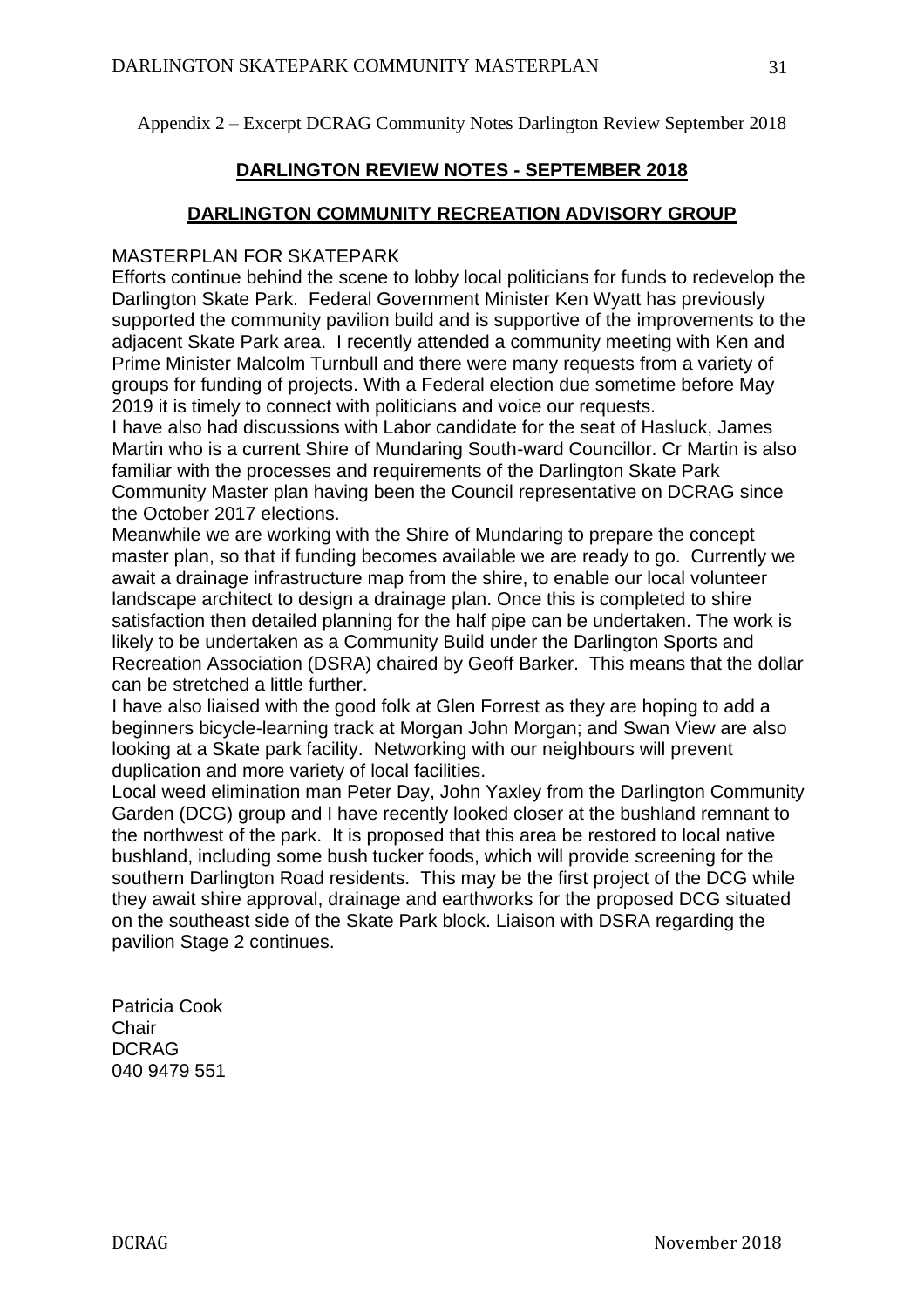Appendix 3 – Excerpt DCRAG Community Notes Darlington Review October 2018

# **DARLINGTON REVIEW NOTES - OCTOBER 2018**

# **DARLINGTON COMMUNITY RECREATION ADVISORY GROUP**

5. Along with this area is the overall Masterplan for the Recreational / Skate park area. Documentation regarding drainage has now been received from the Shire and volunteer landscape architect Gerry Healy is putting together a Master Drainage Plan, as requested by the Shire in addition to the Concept Design. Funding is being sought from both State and Federal governments and discussions with politicians and candidates of the major parties have occurred. The Community Bonfire 2018 is all set for Saturday, October 27<sup>th</sup>, with all groups working towards a similar event as last year including;

**Town Community Meeting 12-5pm** in the Pavilion to display the Masterplan for the Darlington Skate park Area. Designed by Gerry Healy after many months of collecting community feedback in a variety of ways, this will be the last opportunity to give your comments to DCRAG. It will then be officially presented to the Shire of Mundaring for consideration and eventual adoption. Refer Trish Cook.

Colin James, Secretary DCRAG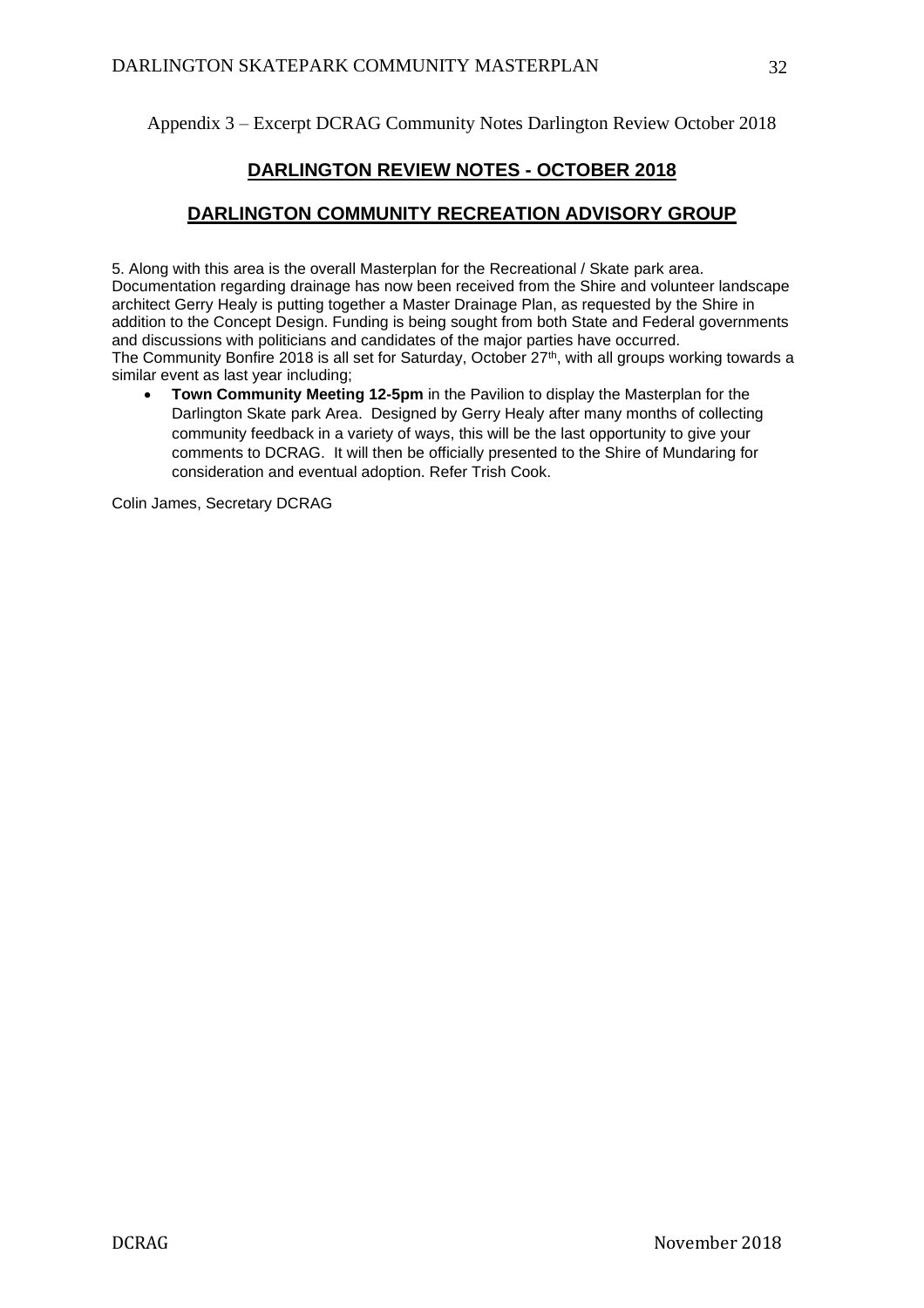Appendix 4 – Excerpts of DCRAG Minutes of Meetings

# **Minutes of meeting held on Monday,27th August in Community Pavilion**

Masterplan for Recreational Area….TC indicated process worked through with community consultation and SOM involvement. Require copy of lower oval (skate park area) drainage information but still waiting from Shire. Shire requires a drainage plan. Seeking funding for project from Liberal & Labour sources for it.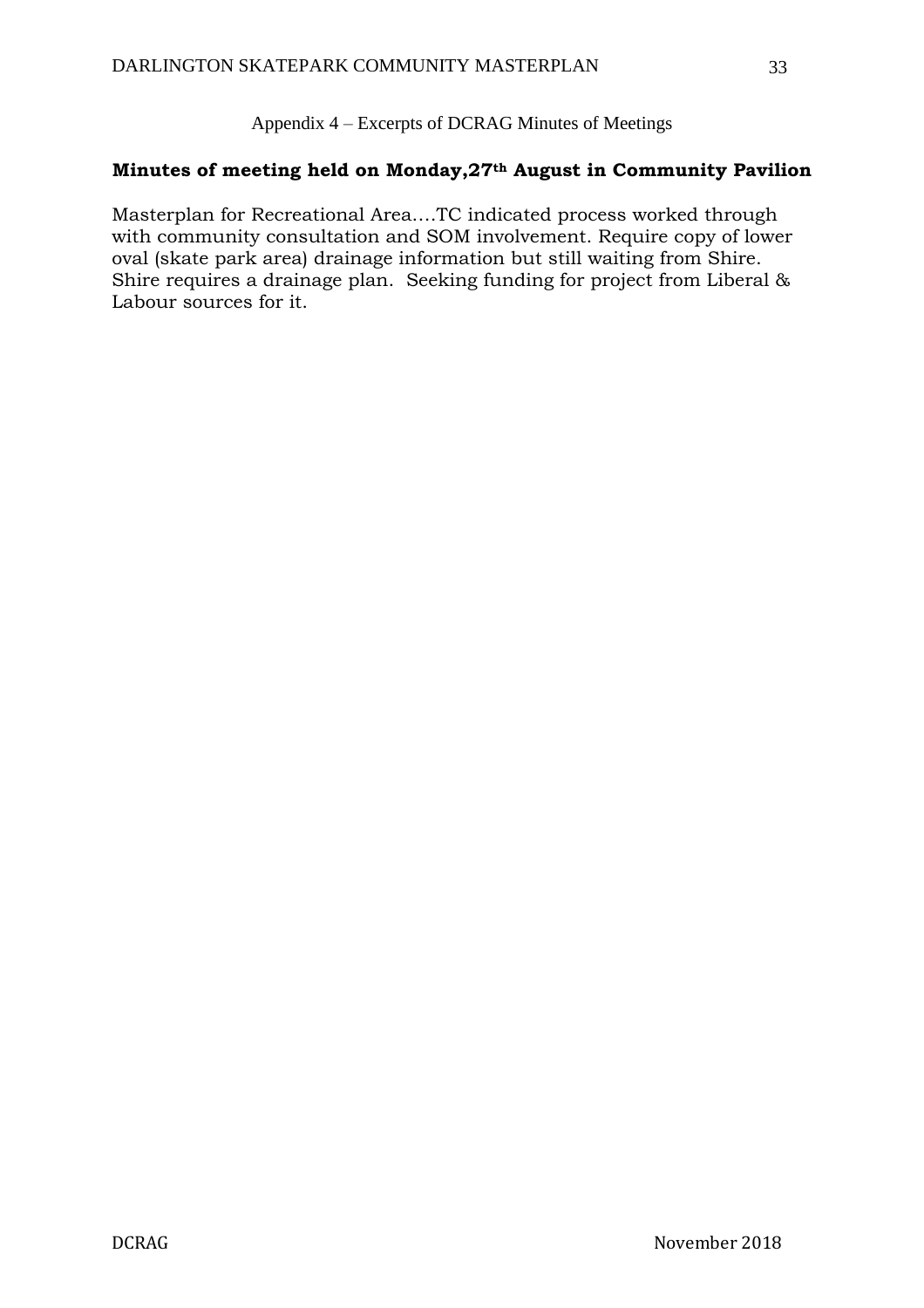# Appendix 5 – DCRAG Letter to adjacent Darlington Skate Park residents

206/21340 Helena Valley Road, Helena Valley 6056

Dear Darlington Resident,

## Re: Darlington Skate Park – Community Masterplan

The Darlington Community Recreation Advisory Group (DCRAG) is the official advisory group to the Shire of Mundaring (SOM) regarding the Darlington recreation areas. DCRAG is made up of volunteers including representatives of all the local recreational user groups, community members, Shire officer, and a Councillor. You have received this letter drop as your residence is nearby to the Darlington Skate Park (DSP).

Over the last 12 months or so DCRAG subcommittee has embarked on developing a Community Masterplan for the whole DSP area. The skate park area adjoins the pavilion and currently consists of dirt jumps, small skate park, and degraded bush areas. The purpose of the DSP Community Masterplan is to develop a community vision for the area in preparedness for possible future development and funding. This vision has been collated from information received from a range of community input including a Town Meeting in April regarding the half pipe/dirt jumps, feedback from Facebook polling and comments, and one-one conversations with various community groups, some adjacent residents and current skate park users.

The proposed Draft DSP Community Masterplan is attached for your consideration. An enlarged version of the Draft DSP Community Masterplan will be on display at the Darlington Sports and Community Pavilion on Saturday 27<sup>th</sup> October 2018 from 12pm to 6pm prior to Bonfire 2018. Further community input and comments of the concept plan are welcomed and encouraged, both at the Pavilion on the Bonfire day and by email to Trish Cook below.

Compiled by local volunteer landscape architect Gerard Healy, some main features of the Draft DSP Masterplan include:

- The half pipe skate park extension (funding of \$25K has been secured and a community build project will commence in the months to come)
- Additional skate/scooter area to link the half pipe and existing skate park
- A pump track to cater for bikes, skaters and scooters
- A community garden
- Local native bushland screening for adjacent residents along Darlington Road including some bush tucker plants.
- Land-scaping and drainage improvements
- Wood-land walk trail and adventure play area
- other concept features, bocce ball court, third cricket net, water tanks, shade etc.

Please note that the plan proposes that existing dirt jumps will be demolished and the earth will be used to provide landscaping features to demarcate the various areas. Consideration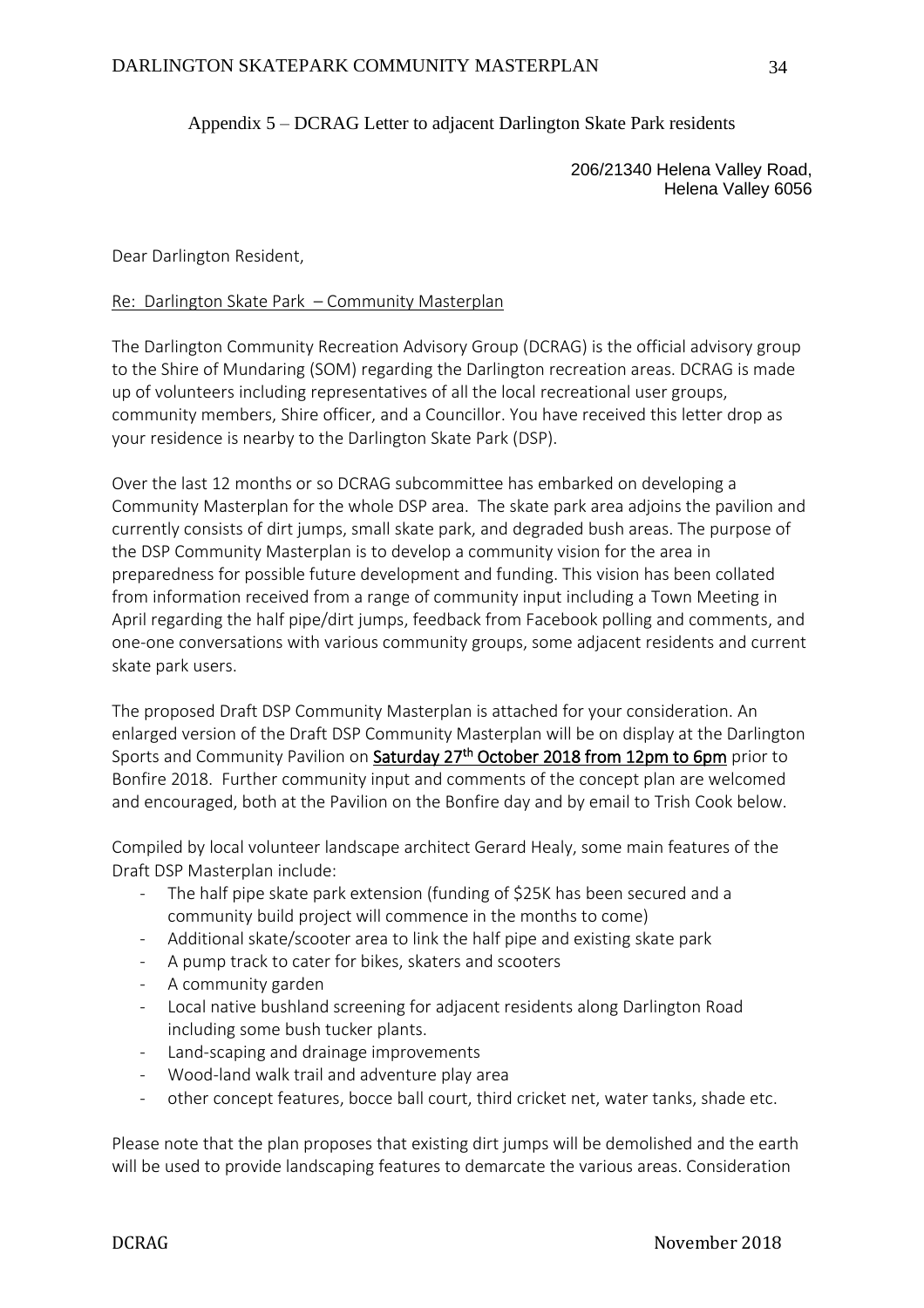has been given to avoid over-engineering of the area, boost intergenerational recreation activities, improving local native bush areas and landscaping that will provide shade and shelter.

Following the October 27<sup>th</sup> display, both the Draft DSP Community Masterplan and a report on the DCRAG community consultation process will be then be presented to the Shire of Mundaring for consideration and adoption. Community feedback can also be given directly to the Shire of Mundaring by email (see below).

DCRAG are mindful that the Shire of Mundaring has no future funds committed to this area. Should the Shire of Mundaring adopt the presented DSP Community Masterplan then the project, either whole or staged, may then be included in their long-term (10 year) financial planning strategy. DCRAG will continue to lobby Federal and State Governments for grants and other financial assistance, and will work with the Shire of Mundaring to bring this vision to fruition.

DCRAG thanks Gerry for his enormous voluntary contribution to collating this Draft DSP Community Masterplan. DCRAG will continue to work with DSP users, the Shire of Mundaring, local community builders, the Darlington Sports and Recreation Association, the Darlington Residents and Ratepayers Association and the Darlington community to collect further ideas for detailed planning considerations.

Kind regards,

Patricia Cook Chair DCRAG Chair DCRAG subcommittee - DSP Community Masterplan Email to [trishcook@netspace.net.au](mailto:trishcook@netspace.net.au) Mobile: 040 9479 551

Email [shire@mundaring.wa.gov.au](mailto:shire@mundaring.wa.gov.au)

Cc Shire Of Mundaring

Attached Map of DSP Masterplan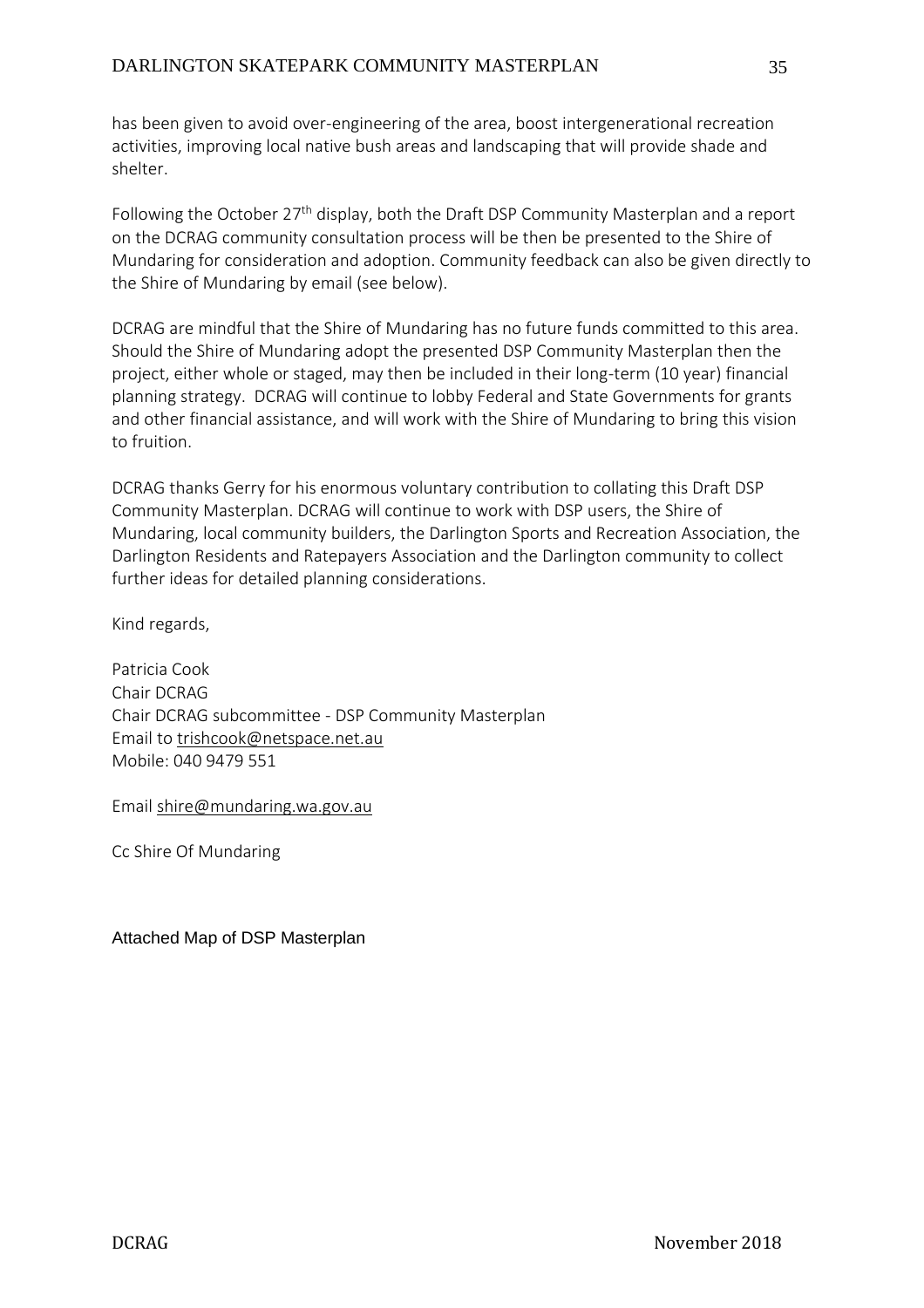# Appendix 6 – DCRAG SOM Communications

Hi Trish,

I see no problem with you sending out this letter out on behalf of DCRAG to finalise a draft masterplan for Shire consideration. This information together with other feedback we receive including that during the Shire's Recreation Plan workshops will all aid in finalising a plan for this location and potential funding priorities.

In regards notification I would suggest all residences within a close walking distance or visual view of the area would benefit from a direct letterdrop.

We look forward to what DCRAG puts forward.

Regards, **Shane Purdy Director Infrastructure Services** *Please contact me by telephone if your matter is urgent and you need a response within 24 hours.* **E:** [shire@mundaring.wa.gov.au](mailto:shire@mundaring.wa.gov.au) steel. 9290 6637 steel[www.mundaring.wa.gov.au](http://www.mundaring.wa.gov.au/) **Shire of** 



**From:** Patricia Cook [<trishcook@netspace.net.au>](mailto:trishcook@netspace.net.au) sent: Monday, 15 October 2018 9:41 AM **To:** Shire of Mundaring [<ShireofMundaring@mundaring.wa.gov.au>](mailto:ShireofMundaring@mundaring.wa.gov.au) **Cc:** Trish Cook [<trishcook@netspace.net.au>](mailto:trishcook@netspace.net.au); Cr. John Daw [<ShirePresident@Mundaring.wa.gov.au>](mailto:ShirePresident@Mundaring.wa.gov.au); Colin James [<c\\_james@lnet.net.au>](mailto:c_james@lnet.net.au)[1] Subject: Letter to residents nearby to Darlington Skate Park from DCRAG<sup>[17</sup>]**mportance:** High

Attention: Shane Purdy / CEO / Shire President / Kirk Kitchen

Dear Shane, Kirk, John and Jonathan,

DRAFT COMMUNITY MASTERPLAN - Darlington Skate park

Please find attached a letter which will be delivered to a adjacent and nearby residents of the Darlington Skate Park as part of DCRAG community consultation.

Your comments before the letter is distributed (this week) are welcome.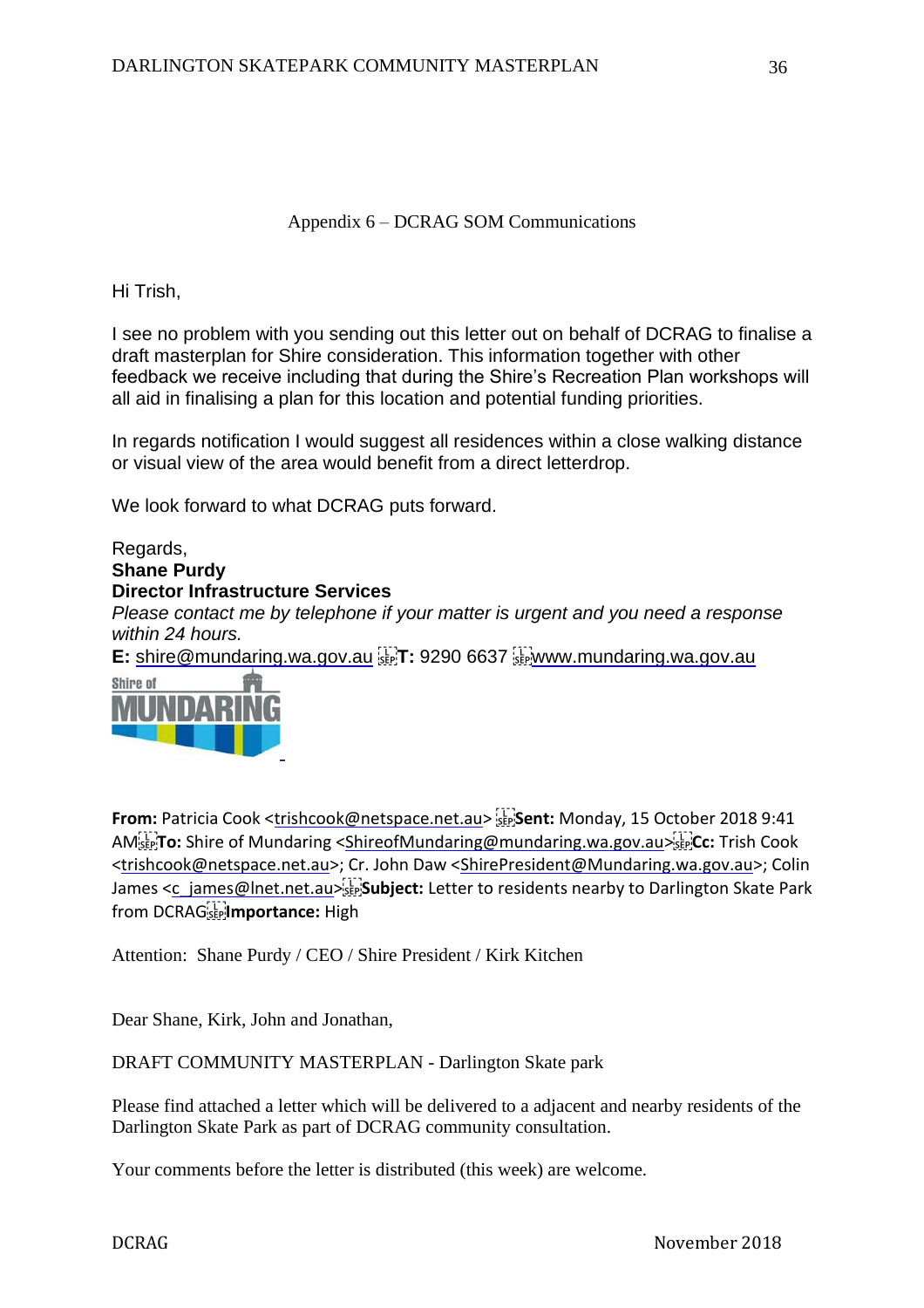The letter and draft will also be published in the Darlington Review this month, which is delivered free to every household. Additionally, it will be shared with local residents by Facebook and Emails including DCRAG groups, DRRA, DASRA etc. once neighbours have been advised.

In particular could you advise the typical area of neighbour notification which would apply in cases such as park redevelopment so that we can be in line with SOM practice e.g. name of the streets and distance from the park.

It is, so far, planned to cover relevant homes along Darlington Road, Orange Road, Pine Terrace, Coulston Road.

Your speedy advice is appreciated.

Also find attached a copy of the DRAFT DSP Community Masterplan for your interest. Please do not share this until local residents have been advised (end of the week).

Kind regards,

Patricia Cook [trishcook@netspace.net.au](mailto:trishcook@netspace.net.au) Mobile: 0409 479 551

I acknowledge the strength, resilience, and capacity of the Whadjuk Noongar people, who are the traditional custodians of the land upon which I reside, and I pay my respects to the Elders past, present and emerging.

DISCLAIMER: This page, and any accompanying document, contains confidential information intended for a specific individual and purpose. This information is private and protected by law. If you are not the intended recipient you are hereby notified that any disclosure/copying or distribution, or the taking of any action based on, or any other use of, the information contained in this electronic mail transmission is strictly prohibited. If you are not the intended recipient please advise this office (Shire of Mundaring) that an electronic mail transmission has been received in error and destroy the transmission immediately. The views expressed in this document are those of the author and do not represent the views of the Shire of Mundaring unless this is clearly indicated.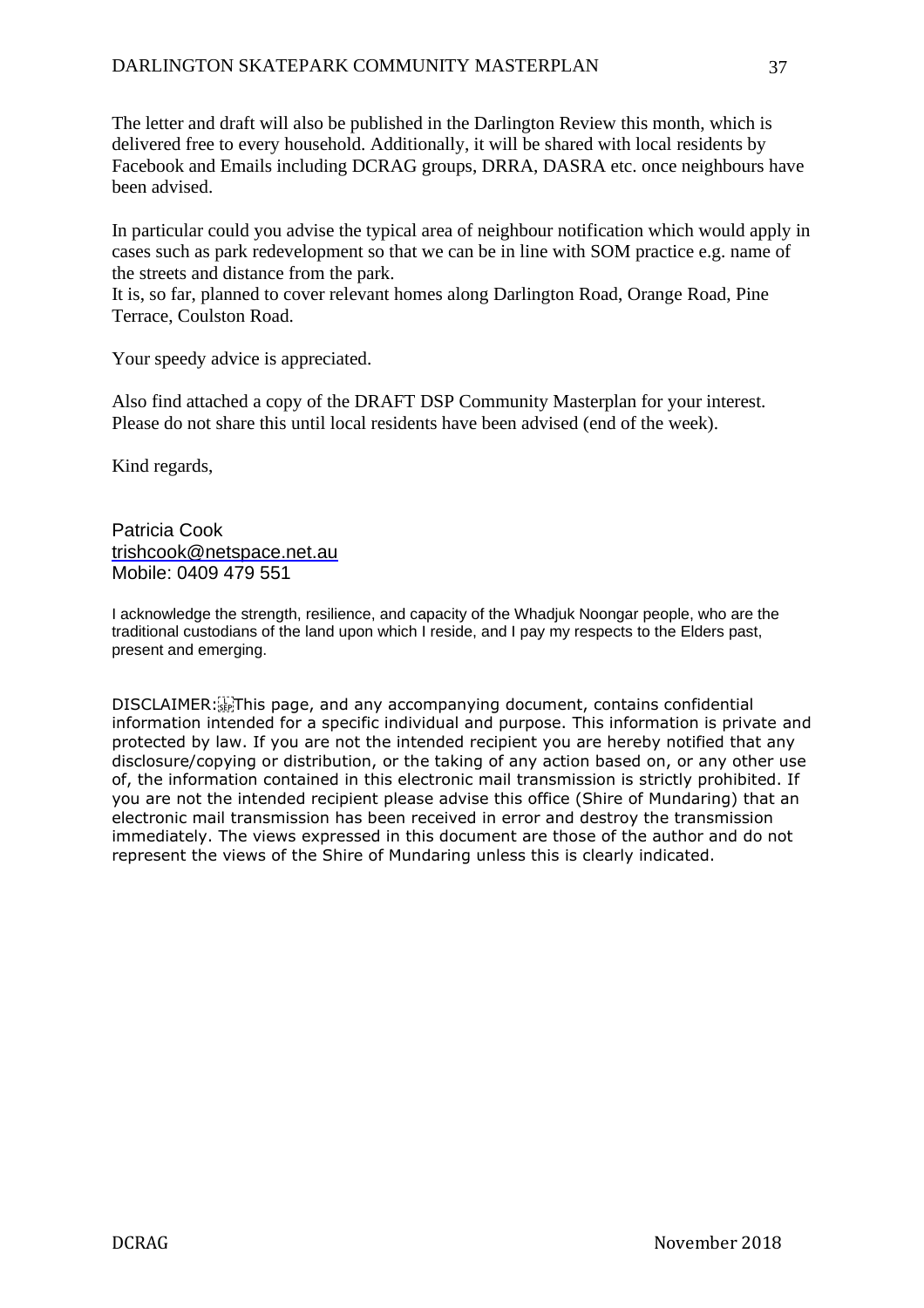## Appendix 6 – Contact Details – Key Personnel

#### **Gerard Healy & Associates**

*Landscape Architecture, Urban Design, Recreational Planning, Master Planning, Visual Impact Assessment, Community Consultation*

Suite 6, 40 Victoria Street, Midland WA 6056 Postal: PO BOX 188, Midland WA 6936

Tel: 08 9250 7277 Fax 08 9250 7377

Email: [gerard@ghassociates.com.au](mailto:gerard@ghassociates.com.au) Web Site: [www.ghassociates.com.au](http://www.ghassociates.com.au/)

Registered Landscape Architect: Gerard Healy AILA

#### **Patricia Cook (Chair) & Colin James (Secretary) DCRAG**

*Darlington Community Recreation Advisory Group*

[Trishcook@netspace.net.au](mailto:Trishcook@netspace.net.au) Mobile: 040 9479 551

[c\\_james@lnet.net.au](mailto:c_james@lnet.net.au) Phone: 6298 0836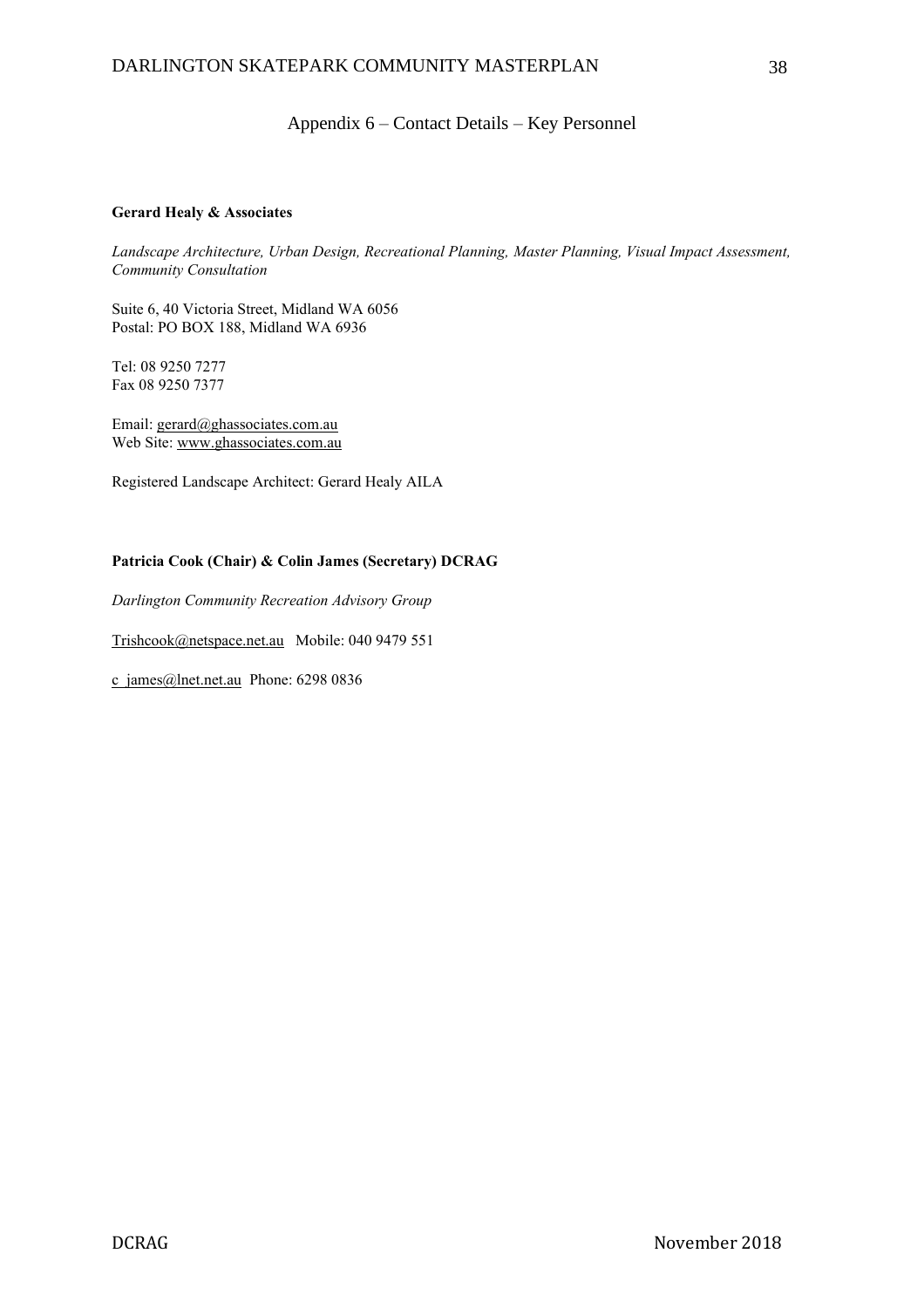## Appendix 6 – DCRAG Motion SOM Annual Electors Meeting

## COMMUNITY MASTERPLAN – DARLINGTON SKATEPARK

### Motion

That the Council of the Shire of Mundaring (SOM) receive and assess the Darlington Skate Park (DSP) - Community draft Masterplan 2018 and Community Consultation Report completed by the Darlington Community Recreation Advisory Group (DCRAG) with a view to:

- 1. adopting the DSP Community Masterplan 2018 as a SOM document for which future development of this area is based.
- 2. Incorporating the Community Masterplan into the SOM long-term financial plan, either as a whole development or a staged development.

## Rationale:

The Darlington Community Recreation Advisory Group DCRAG, is the official advisory group to the Shire of Mundaring (SOM) regarding the recreational areas of Darlington. DCRAG Terms of Reference (TOR) regarding the recreation facilities and precinct includes; informing and advising, making recommendations for future planning, and acting as a link between the SOM. Throughout 2018 with the TOR firmly in mind, DCRAG has embarked on creating a vision for the Darlington Skate Park (DSP) area. A vision by the Darlington community, for the Darlington Community.

This document explains the vision for the Darlington Skate Park and describes the community consultation process and outcomes. A Community Masterplan, created by Gerard Healy – local landscape architect, is presented to the SOM for consideration and adoption.